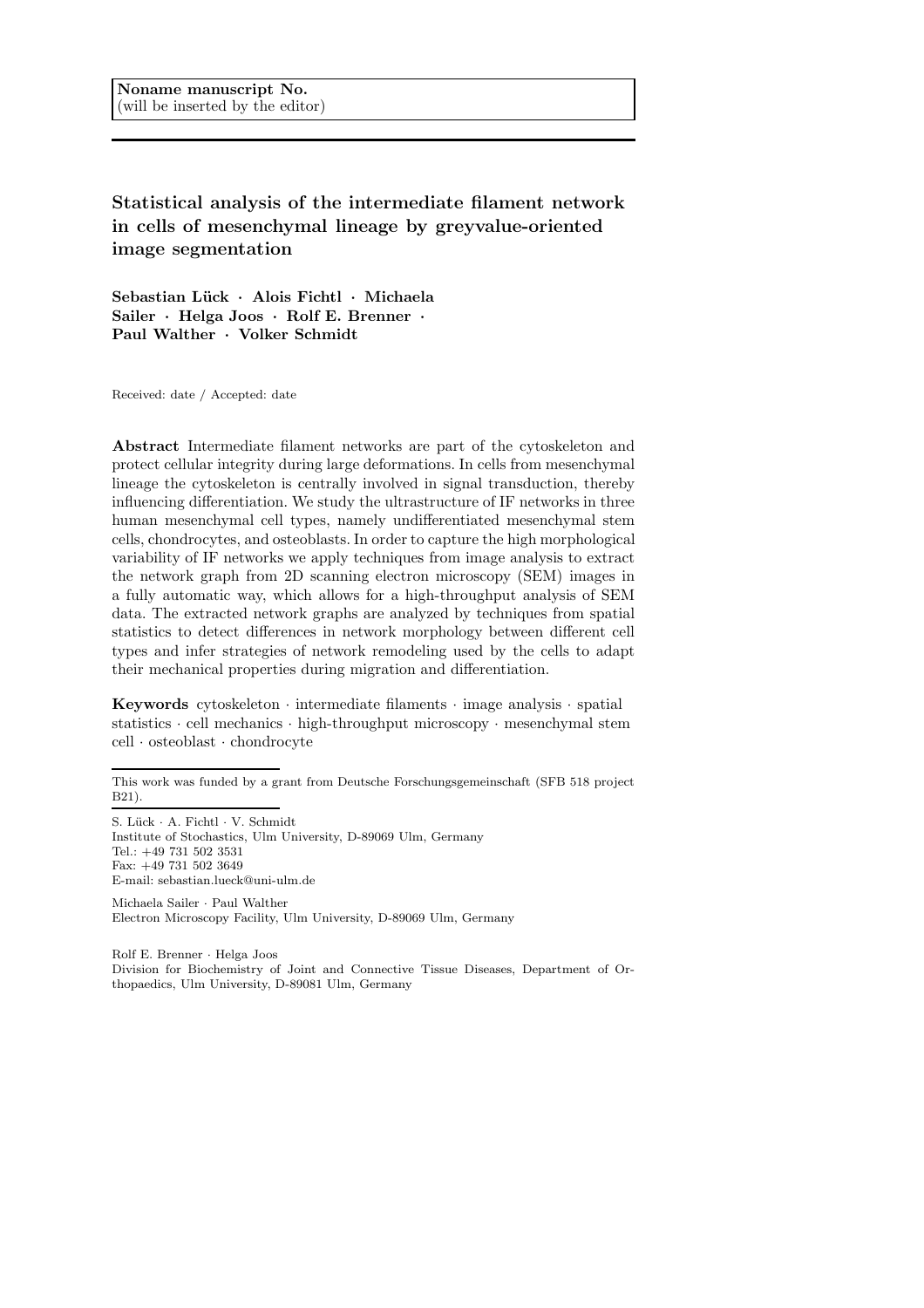## 1 Introduction

In cellular biology it is of broad interest to study morphological and this means spatial properties of cells. In this context data is naturally obtained by microscopy and often shows a high degree of biological variability. The analysis of such images can be achieved by a combination of methods from spatial statistics with techniques from image analysis which allow for an automatic extraction of relevant information. This way, datasets can be analyzed without the bias introduced by manual segmentation and with the efficiency necessary for a high-throughput microscopy adequately capturing biological variability (Weichsel et al. 2010).

In this study we analyze the morphology of the intermediate filament (IF) network in different cell types from mesenchymal origin, namely undifferentiated mesenchymal stem cells (MSC), chondrocytes (CH), i.e. cartilage forming cells, and osteoblasts (OB), i.e. bone cells. MSCs, which in literature are also termed multipotent mesenchymal stromal cells, are nonhematopoietic progenitor cells with the potential to differentiate along various mesenchymal lineages including CHs and OBs. In all of these cell types IFs are an abundant part of the cytoskeleton, which apart from the IFs is composed of the actin network and the system of microtubuli. In mesenchymal cells IFs are primarily composed of the protein vimentin and exhibit a diameter of  $8 - 12nm$  (Mücke et al. 2005). In cells from mesenchymal lineage the cytoskeleton is centrally involved in transmitting signals from extracellular topographic cues and mechanical forces to the nucleus, thereby influencing cellular differentiation and function. In addition, the cytoskeleton is described to play a pivotal role in cell migration (O'Neill 2009). Though most studies on the role of the cytoskeleton during the differentiation of mesenchymal cells have so far focused on the role of actin microfilaments (Darling et al. 2008, Docheva 2008, Rodríguez et al. 2004, Treiser et al. 2010, Yourek et al. 2007), also the IF protein vimentin is involved in migration as well as in signal transduction, e.g. in chondrogenic differentiation (Bobick et al. 2010, Eriksson et al. 2009). Furthermore, the IF network responds dynamically to mechanical loading of osteoblastic cells and codetermines the viscoelastic properties of chondrocytes (Jackson et al. 2008, Trickey et al. 2004).

Vimentin IFs exhibit interesting viscoelastic properties, setting them apart from actin filaments and microtubules. They are less rigid than actin and very extensible but show a dramatic stress-stiffening at high strains, transferring from a linear to a non-linear response to increases in shear stress (Janmey et al. 1991, Kreplak et al. 2005, Lin et al. 2010). IF networks are thus well-suited to protect cellular integrity at large scale mechanic deformations, where the actin networks suffers disruption (Beil et al. 2003, Yourek et al. 2007). The viscoelastic properties of IF and other semiflexible polymer-networks are governed by their morphological properties (Heussinger and Frey 2007, Huisman et al. 2007, Lin et al. 2010, MacKintosh et al. 1995). Due to the non-linear relationship between the mean edge length of the network graph and the elastic shear modulus of the network (Lin et al. 2010, MacKintosh et al. 1995),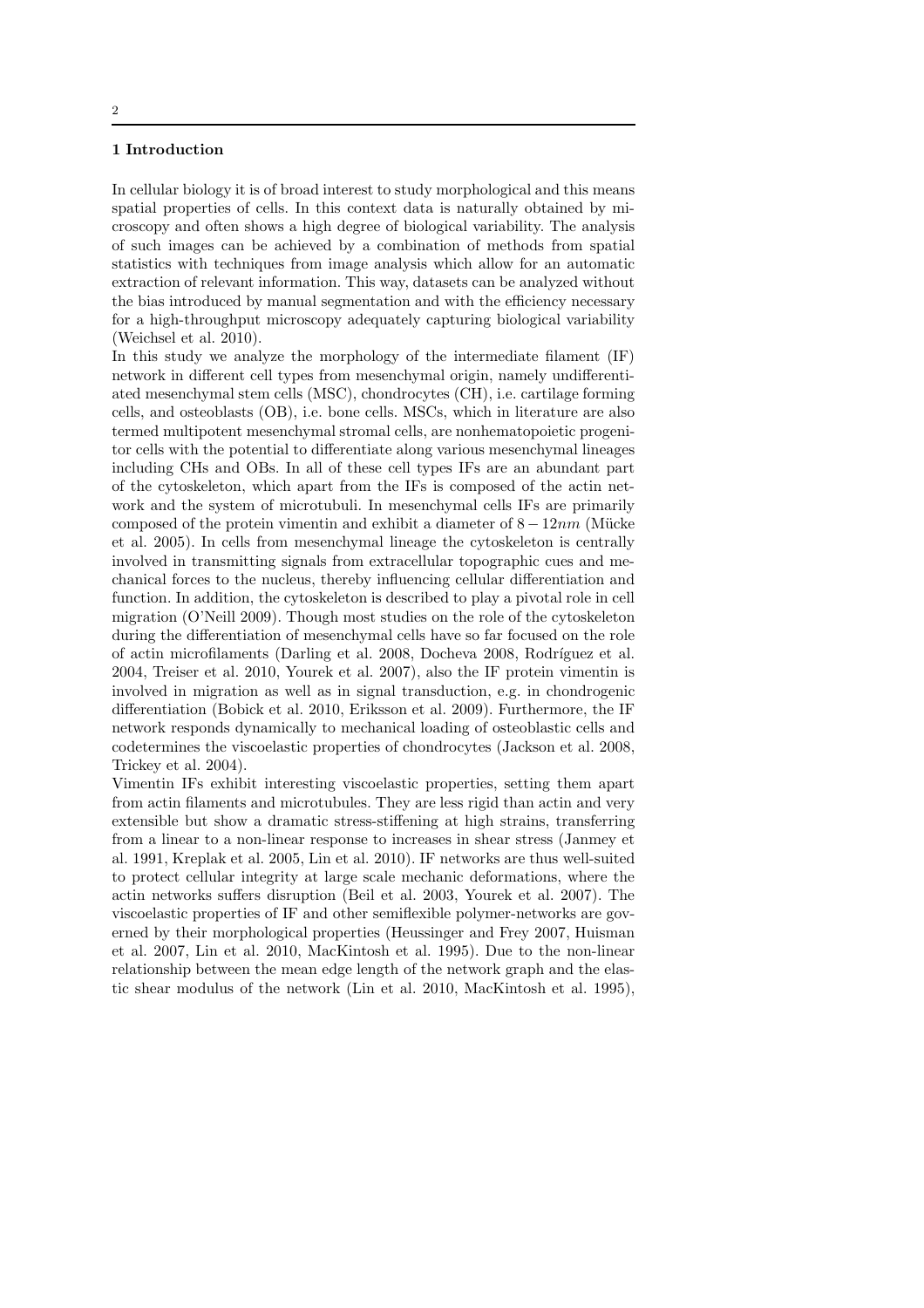even small alterations in network morphology can substantially influence cell mechanics. For vimentin networks this has been recently demonstrated in an in vitro study by Lin et al. (2010) revealing that divalent cations crosslink filament tail-domains and thus stiffen vimentin networks. Global features of the cytoskeleton such as the gross amount of proteins and their intracellular spatial distribution may be determined by light microscopy and can be valuable sources of information (Docheva et al. 2008, Rodríguez et al. 2004, Weichsel et al. 2010). However, due to the non-linear impact of network ultrastructure on the elasticity of semiflexible polymer networks (Heussinger and Frey 2007, Huisman et al. 2007, Lin et al. 2010, MacKintosh et al. 1995) it is of great interest to investigate the morphology of the cytoskeleton at high resolution, thus analyzing network architecture at the level of single filaments and their cross-links. There is a variety of electron microscopical techniques for the visualization IF networks at this level of resolution (Sailer et al. 2010). A superior contrast of the IFs is provided by scanning electron microscopy (SEM) images of detergent extracted samples where most of the cellular structures are removed and the IFs remain surrounded by vacuum. Due to the resulting reduction in cellular complexity and the high filament contrast these images are well-suited for an automatic extraction of the network graph (Sailer et al. 2010). Since IF networks are 3D structures the most accurate assessment of network architecture can be obtained by electron tomographic 3D data (Lück et al. 2010). Nevertheless, 2D geometric network characteristics still contain the major part of morphological information since the orientation of most filaments is close to parallel to the imaging plane. Moreover, data acquisition for  $3D$ -tomograms of IF networks as conducted in Lück et al.  $(2010)$  is extremely time-consuming. Thus, 2D methods are favorable for high-throughput studies of network morphology capturing the high variability of IF networks that is frequently found even within single biological scenarios.

In this study we introduce an image segmentation method for the analysis of 2D SEM images of IF networks, which extends previous approaches by Beil et al. (2005) in such a way that also SEM images of multi-layered networks can be analyzed, where the filamentous phase is characterized by a drastic variation of the greyvalues with decreasing IF contrast in lower network layers (Fig. 1). This technique is applied to automatically extract network graphs from a large number of SEM images recorded from cells of mesenchymal lineage. We statistically compare network morphology between different cell types and, as an important functional aspect, illustrate the impact of morphological differences on cell mechanics. Our findings indicate a distinct reorganization of the vimentin network in the cell periphery during differentiation of mesenchymal stem cells into cartilage (CH) and bone (OB) cells. This suggests that the elasticity differences between OB and CH cells measured by atomic force microscopy, which primarily resolves the actin cytoskeleton (Darling et al. 2008, Yourek et al. 2007), are accompanied by corresponding structural changes of the vimentin network, which modify the response of the cell to large scale deformations. We will further demonstrate, that there is large variability in network ultrastructure even within a single biological scenario which can be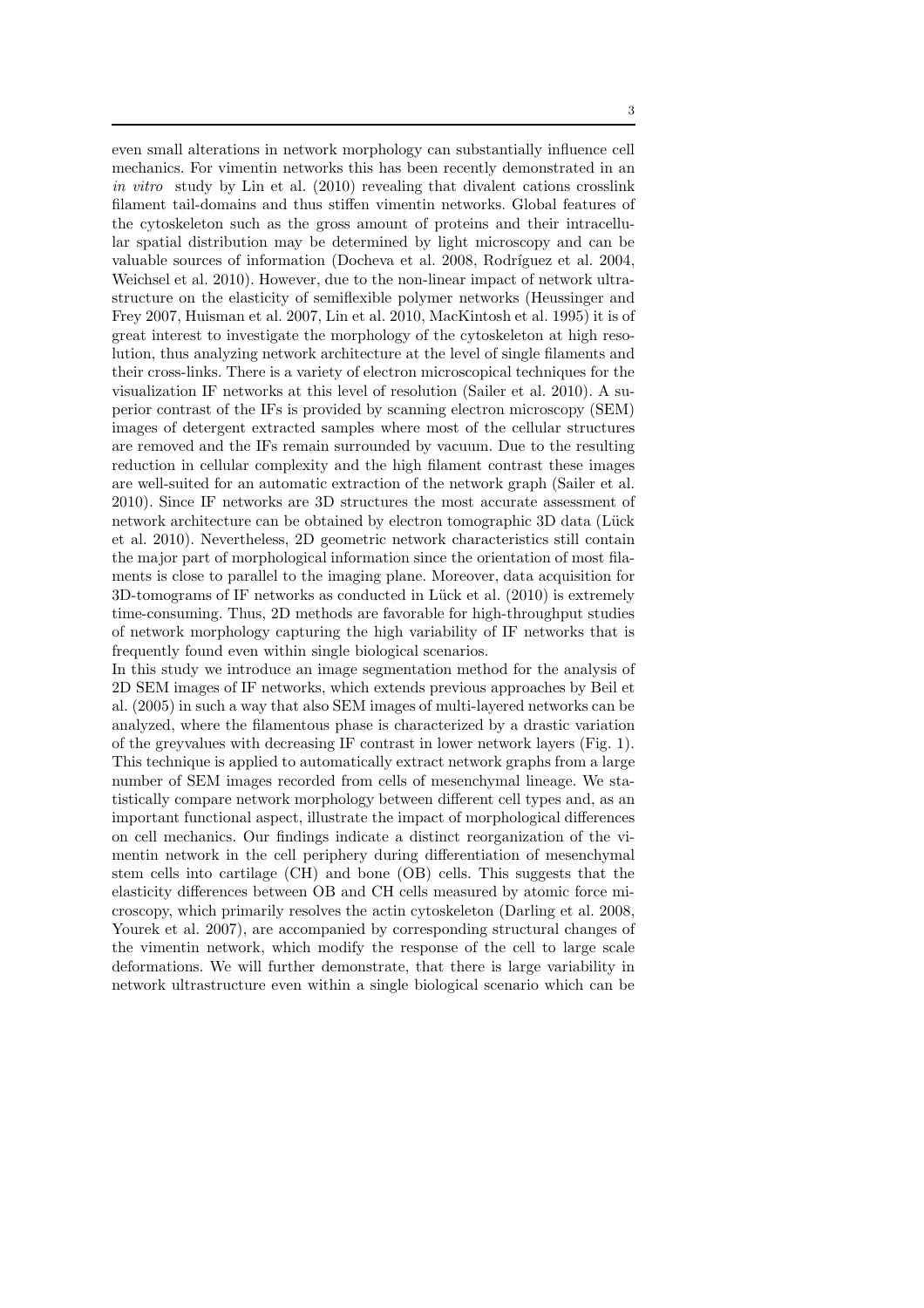

Fig. 1 Scanning electron microscopy images of IF networks in a detergent extracted chondrocyte (cell periphery) (a) and an osteoblast (perinuclear compartment) (b)

linked to the regulation of cellular elasticity. In particular, variations in crosslinking and corresponding changes in the edge length distribution as reported by Lin et al. (2010) for in vitro polymerized vimentin networks can also be observed in our cellular image data.

# 2 Image acquisition and segmentation

Cells were isolated from human tissue and bone marrow as available due to standard surgical procedures. Informed consent of the patients was obtained according to the terms of the Ethics Committee of Ulm University. CHs were derived from macroscopically normal regions of cartilage harvested during knee joint replacement due to osteoarthritis. The detailed protocols used for isolation of MSCs, OBs, and CHs are described in Fiedler et al. 2002, Mayr-Wohlfart et al. 2002, and Joos et al. 2008, respectively. Early stage CHs were used after 5 days of cultivation while late stage CHs were subcultivated to passage 4. Cells were seeded on saphir discs  $(2500 \text{ cells}/cm^2)$ . After 2 days of adherence cells were detergent-extracted such that apart from the IF cytoskeleton cellular structures were entirely removed. Imaging by scanning electron microscopy and previous preparation steps were conducted as described in Lück et al.  $(2010)$  and further discussed in Sailer et al.  $(2010)$  (magnification 40, 000, accelerating voltage between 5 and  $10kV$ ).

Several techniques from image analysis were combined in order to extract the graph structure of the IF network from the SEM images as vector data, i.e., as a set of line segments and their cross-links. A primary challenge for the segmentation of the SEM images was the multi-level structure of the network, leading to difficulties in the assessment of network connectivity and the separation of superposed network edges. The varying greyscale of filament pixels, which were rather bright in the top layer and substantially darker for the background filaments, required the use of greyscale-oriented methods for the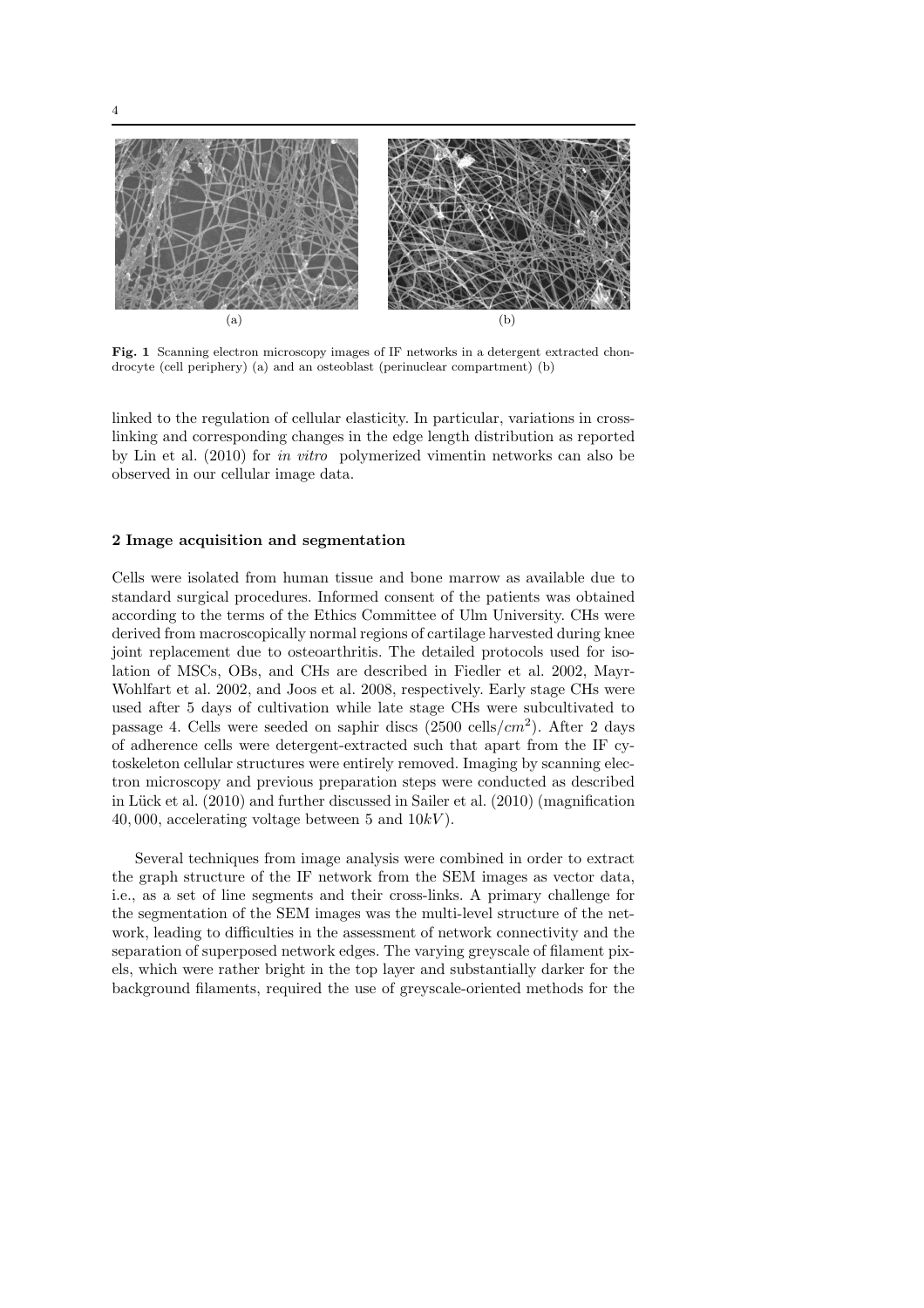

Fig. 2 Extraction of the network graph from a 2D SEM image for a small cutout of the observation window. (a) Original image, orange arrows depict real cross-links of the network, whereas the red arrows point at filaments whose trajectories are crossing each other in the 2D images without presumable contact in 3D. (b) Lower λ-leveling kernel. (c) Extracted crest lines. (d) Superposition of dilated crest lines and intermode threshold of (a). (e) Skeleton of (d). In (b) and (c) oversegmentation occurs as a consequence of local minima in upper network levels. In (d) the corresponding small network meshes are filled and thus not conserved in the final skeleton (e). (f) Red lines correspond to the skeleton in (e), whereas yellow lines mark high image gradients along filament edges. (g) Filament trajectories crossing high gradients along filament edges are interrupted and pseudo cross-links removed.

identification of the filamentous phase, which could rarely be extracted by a simple threshold-based binarization.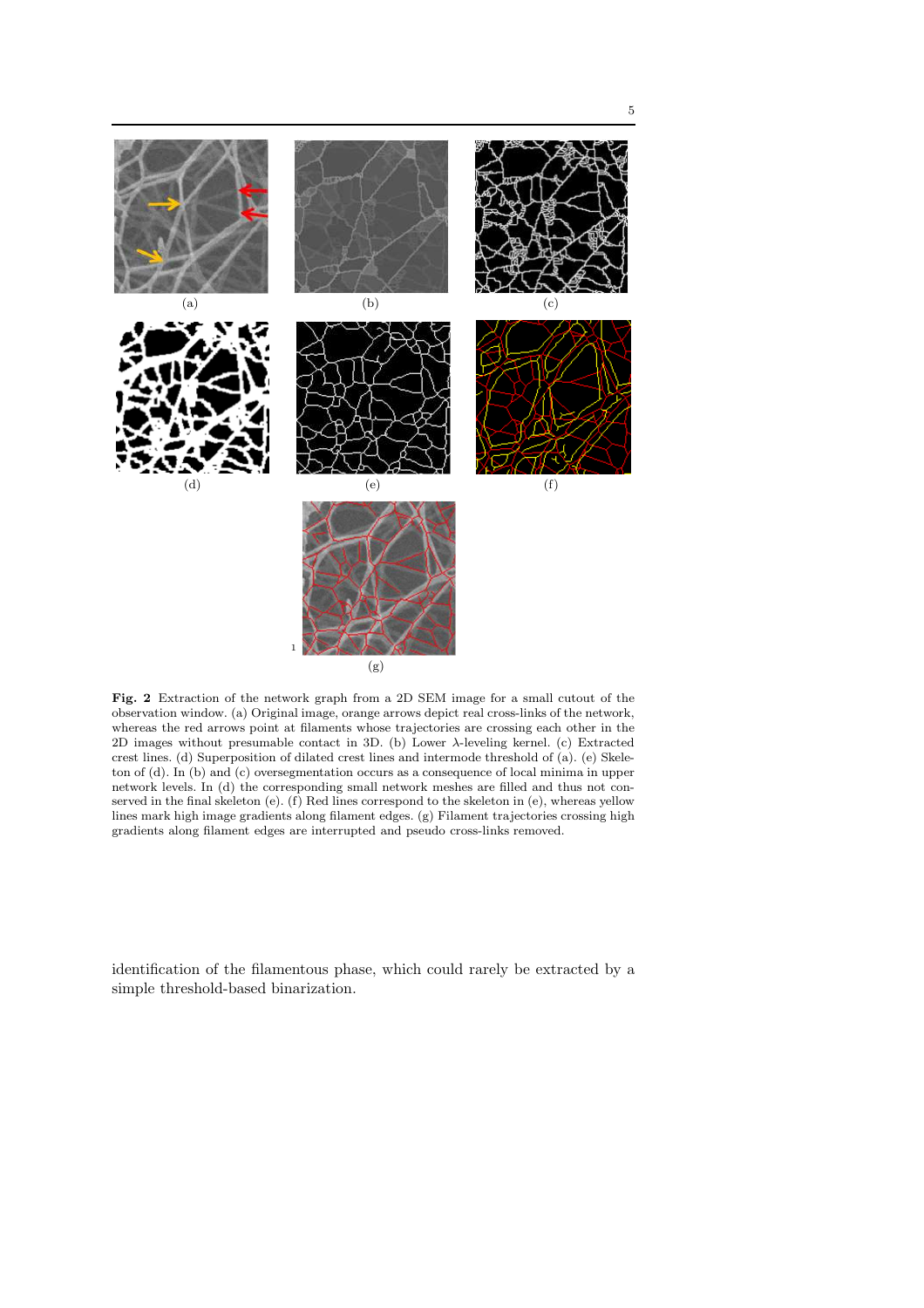# 6

# 2.1 Lower  $\lambda$ -leveling kernel

In order to account for the different grey-levels of filaments in the fore- and background we implemented an algorithm for the computation of a lower  $\lambda$ leveling kernel within the Geostoch software library (Mayer et al. 2004). The algorithm has been suggested by Couprie et al. (2001). Considering a digital greyscale image on a set  $I \subset \mathbb{Z}^2$  of pixels as a map  $g : I \longrightarrow \{0, \ldots, 255\},\$ the goal of the algorithm is to extract the crest-lines of the image topology as defined by the greyscales (Fig. 2 (b)). However, in order to avoid an oversegmentation of noisy images, crest lines of insufficient contrast are neglected. The algorithm follows an iterative philosophy, which modifies the greyscale topology in a controlled way by lowering greyvalues of single pixels according to a set of rules regarding the 8-neighborhood of the pixel. Crest-lines arising throughout this procedure are not subject to further modification unless their contrast (i.e. the smallest greyvalue difference to a neighborhood pixel) does not exceed the parameter  $\lambda$ . For details we refer to Couprie et al. (2001). A key feature of the algorithm is that within the 8-neighborhoods, greyvalue differences are considered rather than the actual greyscale. Therefore, the crest lines resulting from filament trajectories of low greyscales in the background of the image will still be identified by the algorithm as long as their contrast to the background is sufficient. For our image data, lower  $\lambda$ - leveling kernels were computed for  $\lambda = 10$  after noise in the original SEM images had been reduced by means of the anisotropic diffusion filter in ImageJ (Rasband 1997-2010). A lower λ-leveling kernel is closely related to a watershed transform with local minima of neighborhood contrast greater than  $\lambda$  as markers. Nevertheless, in contrast to the watershed transform not all of these minima will define an own mesh within the network of crest lines, since neighborhood contrast can change due to the iterative nature of the algorithm. Although this feature reduces the risk of oversegmentation, a certain degree of oversegmentation could not be avoided unless the filter parameter  $\lambda$  was set to values which also suppressed the identification of the darker background filaments (Fig. 2  $(c)$ ). Oversegmentation occurred especially within the bright filaments of the foreground, where the variability of greyvalues was still rather high.

#### 2.2 Reducing oversegmentation

In order to reduce the oversegmentation within the lower  $\lambda$ -leveling kernels of the SEM data, the binarized crest lines (Fig. 2  $(c)$ ) were in a first step dilated by 2 pixels (this corresponds to approximately half the filament diameter), i.e. all pixels whose distance to a crest line did not exceed two pixels were classified as foreground and colored white. The resulting image was then added to a binarized version of the original SEM image, where the latter was computed by means of a standard intermode threshold (Fig. 2 (d)). All of these steps were performed using the ImageJ software yielding a binarization of the original SEM images with the following desirable properties. First of all,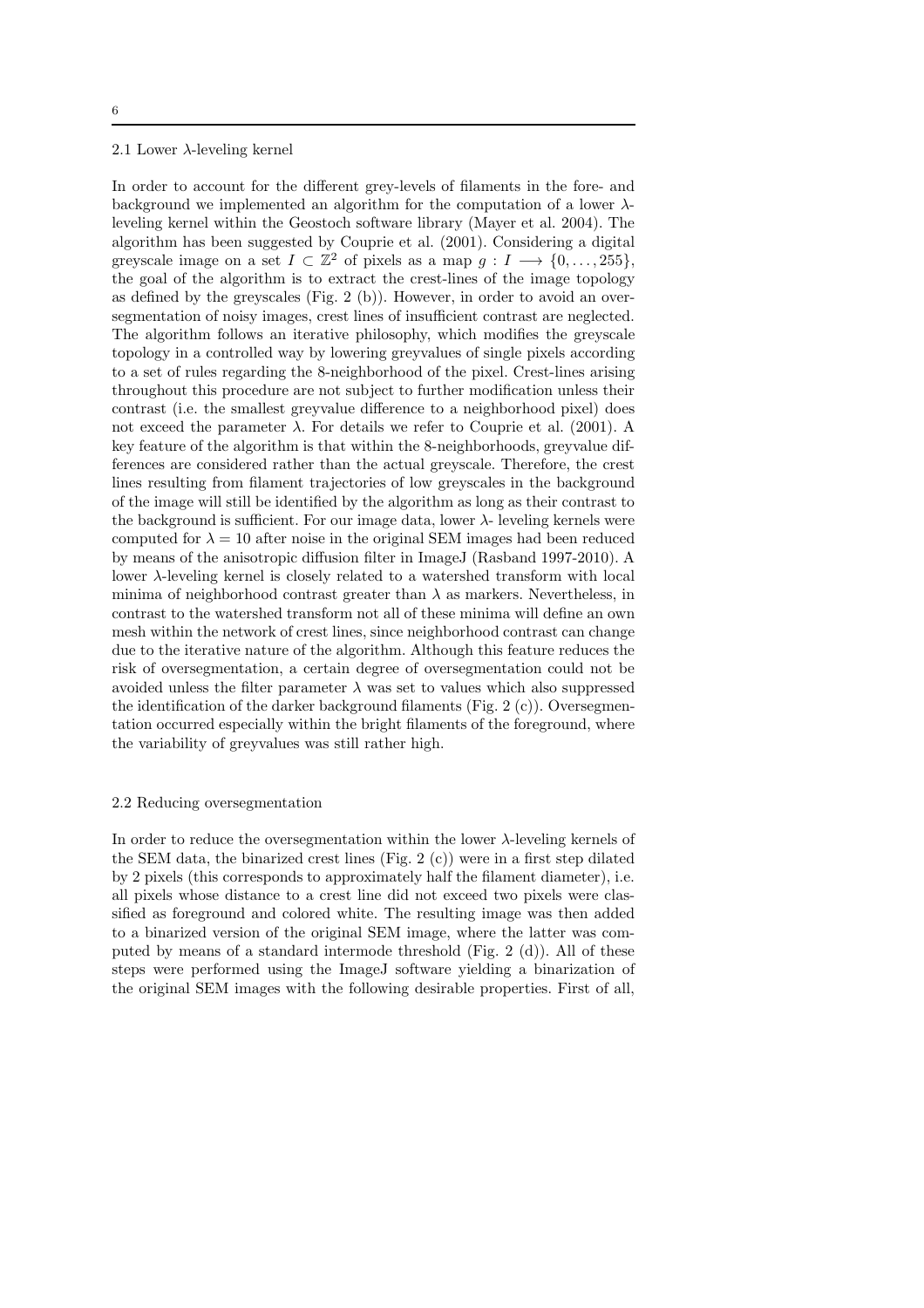the dark background filaments, which were not identified by the intermode thresholding, were incorporated into the binarization through their dilated crest lines. Moreover, the majority of pseudo-meshes resulting from oversegmentation were either closed by the dilation or by the subsequent superposition of the dilated crest lines with the threshold image. Finally, an important aspect of this binarization strategy is the suppression of background noise, which would have been part of a simple binarization by a threshold low enough to incorporate dark background filaments.

In a final step the standard skeletonization algorithm of ImageJ was applied to the binarized images. This way the network structures were thinned to fibers of one pixel width (Fig. 2 (e)). It is noticeable that in Fig. 2 (e) the majority of the oversegmentation artifacts in Fig. 2 (c) has been removed, though most dark background filaments are still represented in the segmentation. The drawback of the binarization technique is that closely parallel filament strands may get merged in the dilation step and will consequently be represented by a single fiber in the final skeleton.

#### 2.3 Detection of pseudo cross-links

Our analysis is based on 2D images of a possibly multi-layered 3D network structure. The 2D perspective of the microscope and the resulting skeleton of the network graph (Fig. 2 (e)) frequently suggest the existence of crosslinks, where filament trajectories do not have an actual contact in 3D (see the red arrows in Fig. 2 (a)). However, the correct definition of cross-links and thus network connectivity is crucial for the computation of morphologically relevant parameters such as mean edge length and network meshes (see Sections 3.1, 3.2, and 3.3). Therefore we implemented a classification algorithm removing pseudo cross-links from the network graph. In a first step a Canny-Deriche edge detection filter (Canny 1986, Deriche 1987) was applied to the original SEM images in order to compute a gradient image detecting the filament boundaries. Due to specific properties of the secondary electron signal, greyvalue gradients along filament boundaries in the top of the specimen were particularly high and could thus be extracted from the gradient images by simple thresholding. Whenever pseudo cross-links occur in the skeleton, the trajectory of a lower level filament in the skeleton crosses the high edge gradient of an upper-level filament in the vicinity of the pseudo-node (Fig. 2 (f)). Filament trajectories intersecting the gradients were therefore split into two parts and the shorter of the two resulting pixel paths was removed from the skeleton. This way pseudo cross-links in the upper network layer could be removed and thus, edges and meshes could be correctly identified for the top layer of the network. Filament trajectories in the extracted skeletons were not always optimally centered within the filaments and sometimes even touched the boundary of the filament they were tracking. In order to preserve such filament trajectories during cross-link classification, the algorithm was not applied to the original thresholded gradient images but gradient particles of less than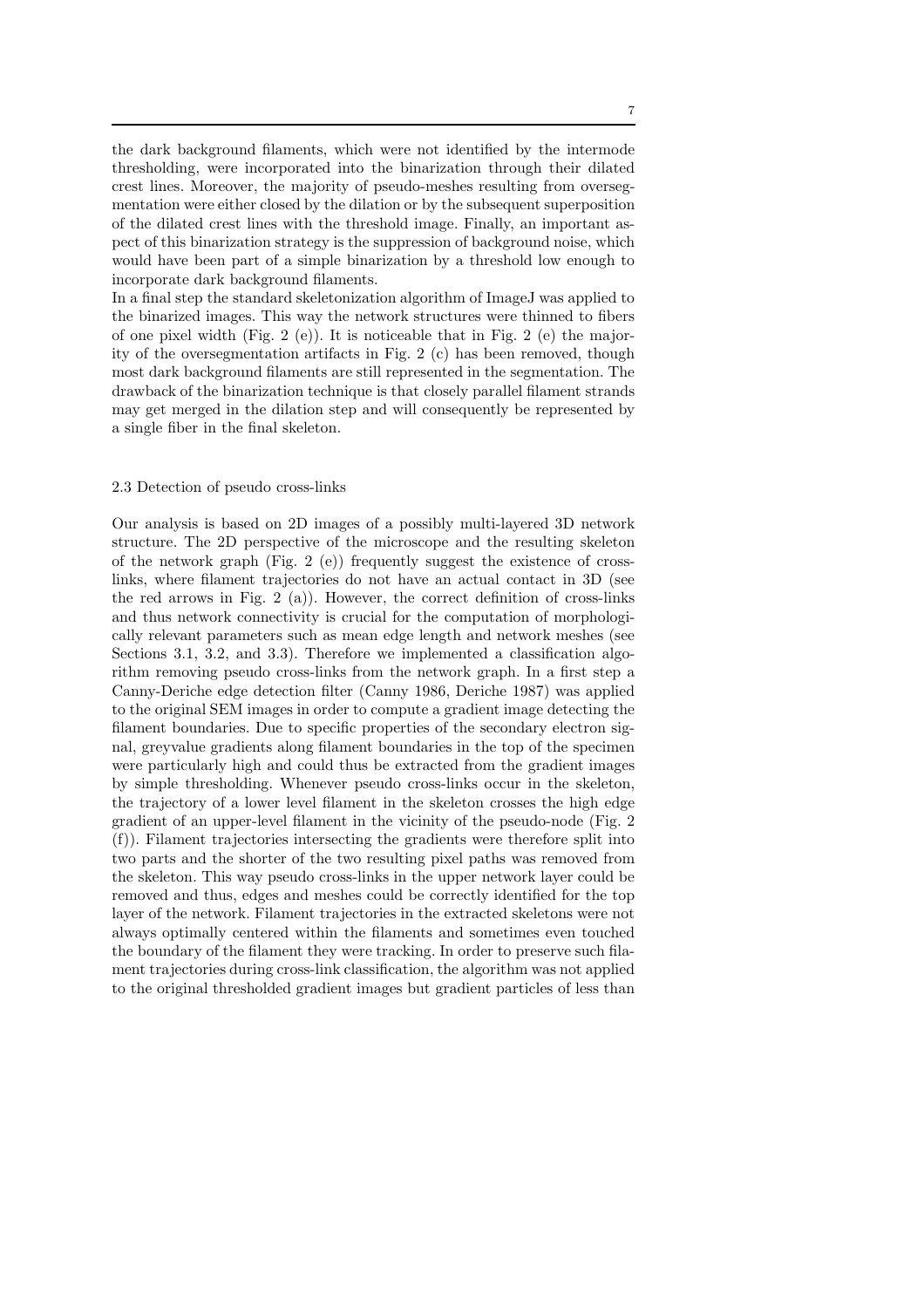10 pixels size were removed and afterwards the distance of pixelpaths representing opposite boundaries of a filament was slightly enlarged. This was done by means of the method BinaryDilateNoMerge8, which is part of the collection of morphological operators for ImageJ provided by Landini (2010). The algorithm perfoms a dilation of a binary image without merging particles together and thus leaves a gap between the dilations of opposite filament boundaries. Subsequent skeletonization of the dilated image yields the desired version of the gradient image with increased distance of opposite filament boundaries.

# 2.4 Vector data

The pixelpaths representing the filament trajectories were finally converted into vector data. Since filaments exhibited only negligible curvature, trajectories were represented by line segments. Some filaments were entangled in such a way that they enclosed small angles, which leads to the artifacts of cross-links located very closely to each other and network edges shorter than filament diameters. Therefore, as suggested in Beil et al. (2005) and Lück et al. (2010), such pairs of cross-links were merged into a single one located in their center of gravity. Taking into account that after carbon coating filaments had a diameter between 20 and 25nm , merging was performed for cross-links of a distance no more than 25nm apart in ascending sequence, i.e., cross-links of smaller distance were merged first. Cross-links were defined as vertices of the network graph with degree of at least 3, where the degree counts the number of edges emanating from a vertex. Thus, positions of dead ends in the network graph as arising through cross-link classification were not modified by the merging algorithm.

# 3 Statistical analysis of network morphology

Based on the network graphs extracted from the SEM image data a statistical analysis of network morphology was conducted, aiming at the comparison of network structure between different cell types of mesenchymal lineage, namely MSCs, OBs and the differentiated and dedifferentiated state of chondrocytes CH1 and CH2. Samples were analyzed separately for the cell periphery and the perinuclear cellular compartment. A total of 138 images was statistically analyzed, where sample sizes varied between 15 and 20 images per cell type and cellular compartment. Images were taken from 5 (MSC, OB) and 6 (CH1, CH2) different cells, respectively. Each image covered an area of  $7.2 \mu m^2$ .

# 3.1 Mean value characteristics of network morphology

In this section we compare mean value characteristics of the network morphology found for the cell types described above. For each image we computed the

8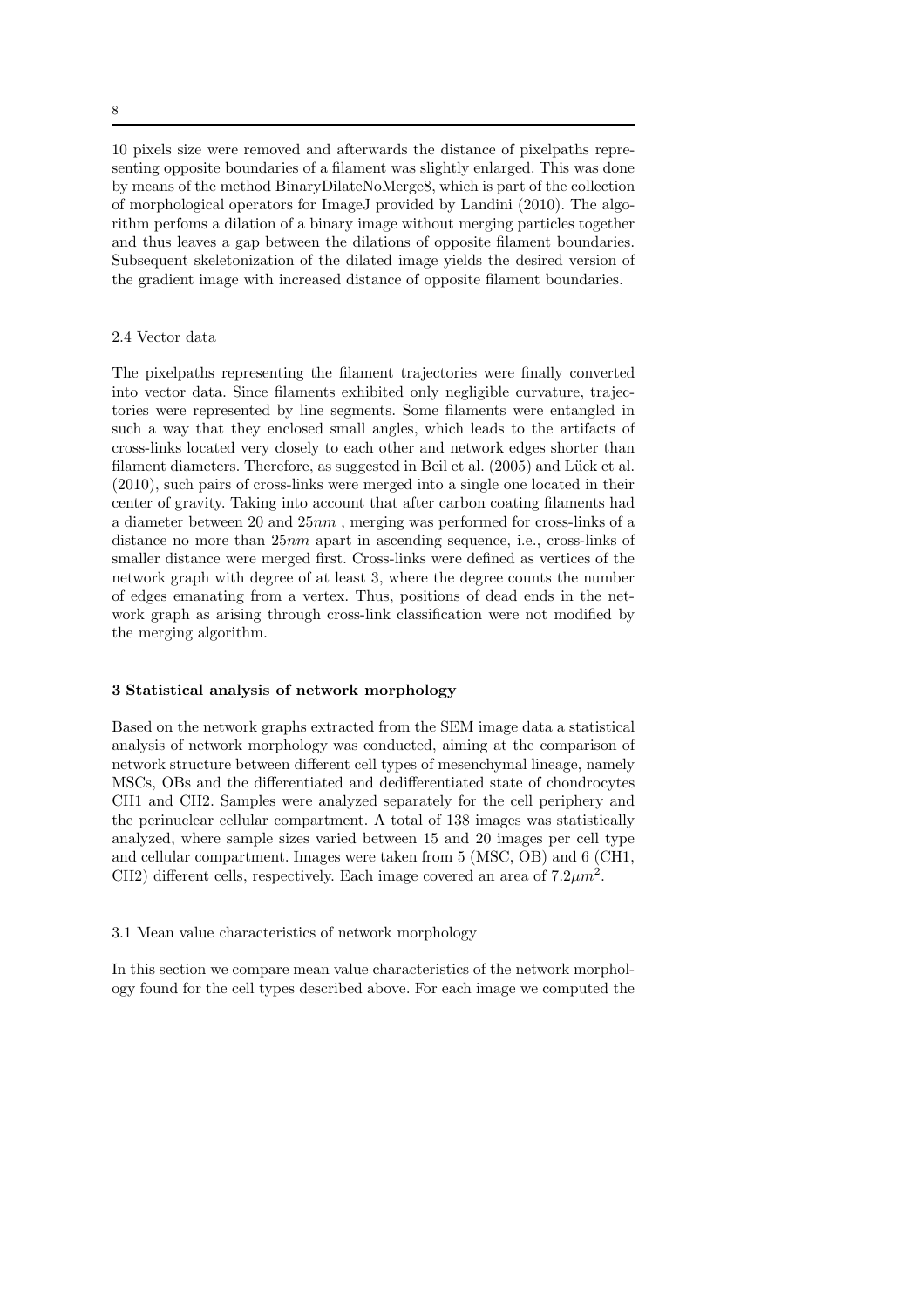mean network length per unit area and the mean edgelength. In our 2D image data edges could only be investigated by measuring their 2D projections. However, these approximations can be expected to be rather accurate since most filaments were oriented parallel to the imaging plane. Edgelengths were computed for all edges whose center was located in a subwindow of the image in order reduce edge effects of the estimation. For construction of the subwindow, the image was reduced by  $0.25 \mu m$  at each side. Spatial mean values of the edgelength were computed with respect to all edges in the top layer of the network, i.e. for all egdes that were not truncated during classification of cross-links (see Section 2.3).

Results are visualized by boxplots in Tab. 1. It is noticeable that there is a substantial morphological variability of network architecture between different images taken for a single cell type and compartment. Differences between sample means were tested for significance using the Tukey-Kramer multiple comparisons procedure (TKT) (Kramer 1956) if the Shapiro Wilk test did not indicate violations of the normality assumption. The additional assumption of equal sample variances for the TKT was for none of the characteristics rejected by the Brown-Forsythe test at a 5% level of significance (R-software package). For characteristics where the normality assumption was violated we used pairwise Wilcoxon rank tests with (a very conservative) Bonferroni correction, even if this may have reduced the power of testing in comparison to the TKT. Tabelled p-values for the TKT and the WRT have thus been adjusted for multiple testing. Note that all test results are therefore conservative (see e.g. Hayter (1984)).

Morphological differences between the different cell lines were rather small in the perinuclear compartments, whereas they were pronounced in the cell periphery. In the peripheral compartment MSCs exhibited the highest total network length per unit area, followed by the OBs, whereas early and late chondrocytes (CH1 and CH2) showed rather sparse IF networks (Tab. 1). This observation corresponded to small mean edge lengths in the MSCs, which were slightly larger for the OBs and substantially increased in the CH1 and CH2 cells (Tab. 1). For the cell periphery, with respect to both network characteristics, mean network length per unit area as well as mean edge length, the TKT identified two groups of significantly different classes of cell types at the 5%-level. The first group is formed by the early stage chondrocytes CH1, the second one by MSC and OB cells (Tab. 2 and 3). Differences within the two groups were not significant. Comparisons of late stage chondrocytes (CH2) to MSCs and OBs generally showed similar results as obtained for the earlier harvested CH1 cells. However, the mean edge length of CH2 cells was not found to significantly differ from OBs by the TKT  $(p = 0.1)$ . A pairwise comparison by a WRT without Bonferroni correction however indicated significant differences ( $p = 0.01$ ).

For the perinuclear compartment differences of the mean value characteristics were not statistically significant at the 5%-level according to the ANOVA F-test and pairwise TKTs (Tabs. 2 and 3).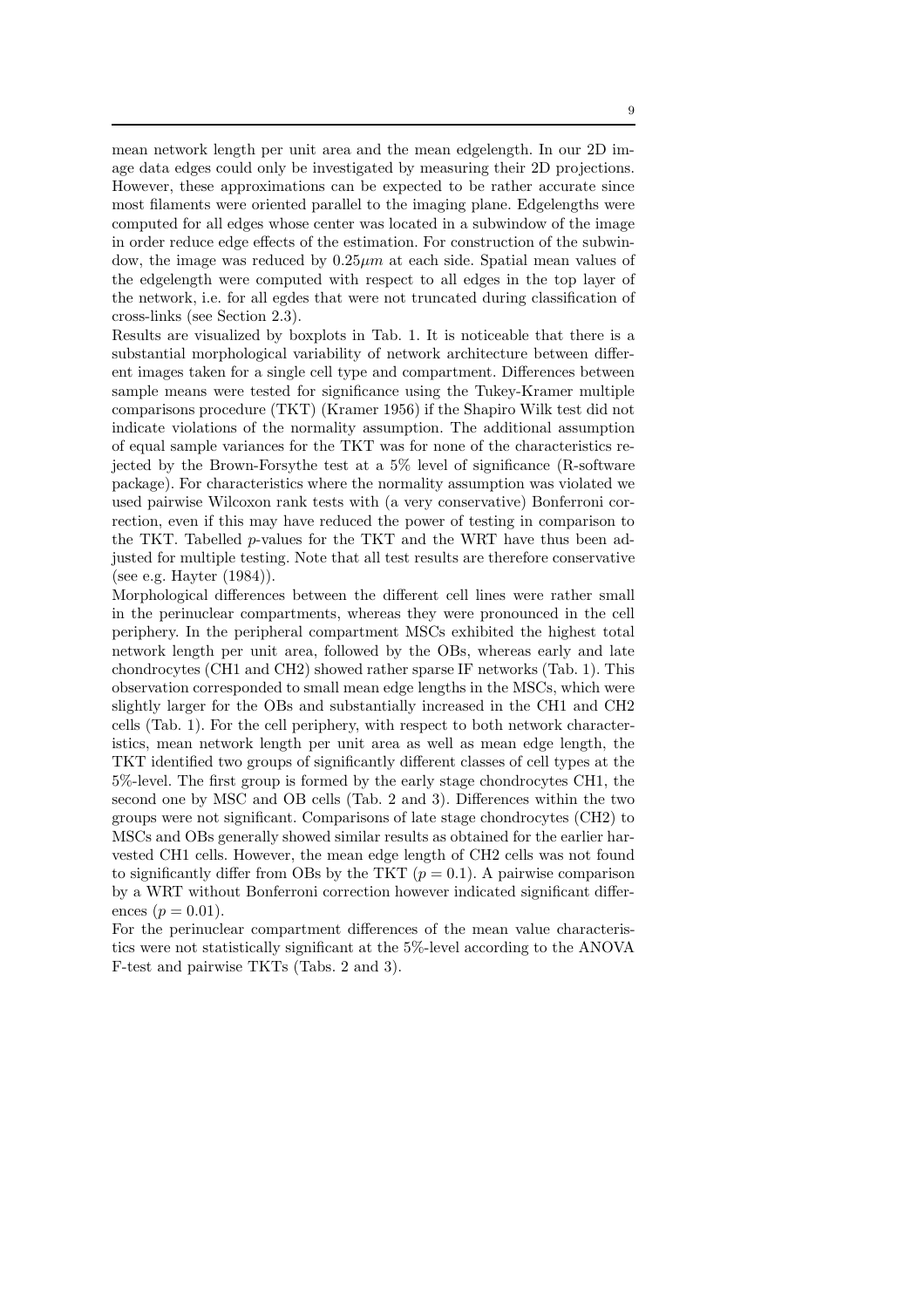



Table 1 Morphological mean value characteristics of the network in the perinuclear compartment and the cell periphery. Spatial mean values were computed for single images representing a biological scenario. The boxplots visualize the samples of these mean values derived from multiple images.

|           | Periphery |                          |       | Perinuclear compartment |      |      |
|-----------|-----------|--------------------------|-------|-------------------------|------|------|
|           | CH2       | MSC                      | OВ    | CH <sub>2</sub>         | MSC  | ЭB   |
| $\rm CH1$ | 0.67      | $~10^{-4}$               |       | 0.17                    | 0.56 | 0.15 |
| CH2       |           | $\cdot$ 10 <sup>-3</sup> | 0.037 |                         | 0.87 | 0.99 |
| ЛSC       |           |                          | 0.66  |                         |      | 0.85 |

Table 2 Adjusted p-values of the Tukey-Kramer multiple comparison test for the equality of mean edge lengths.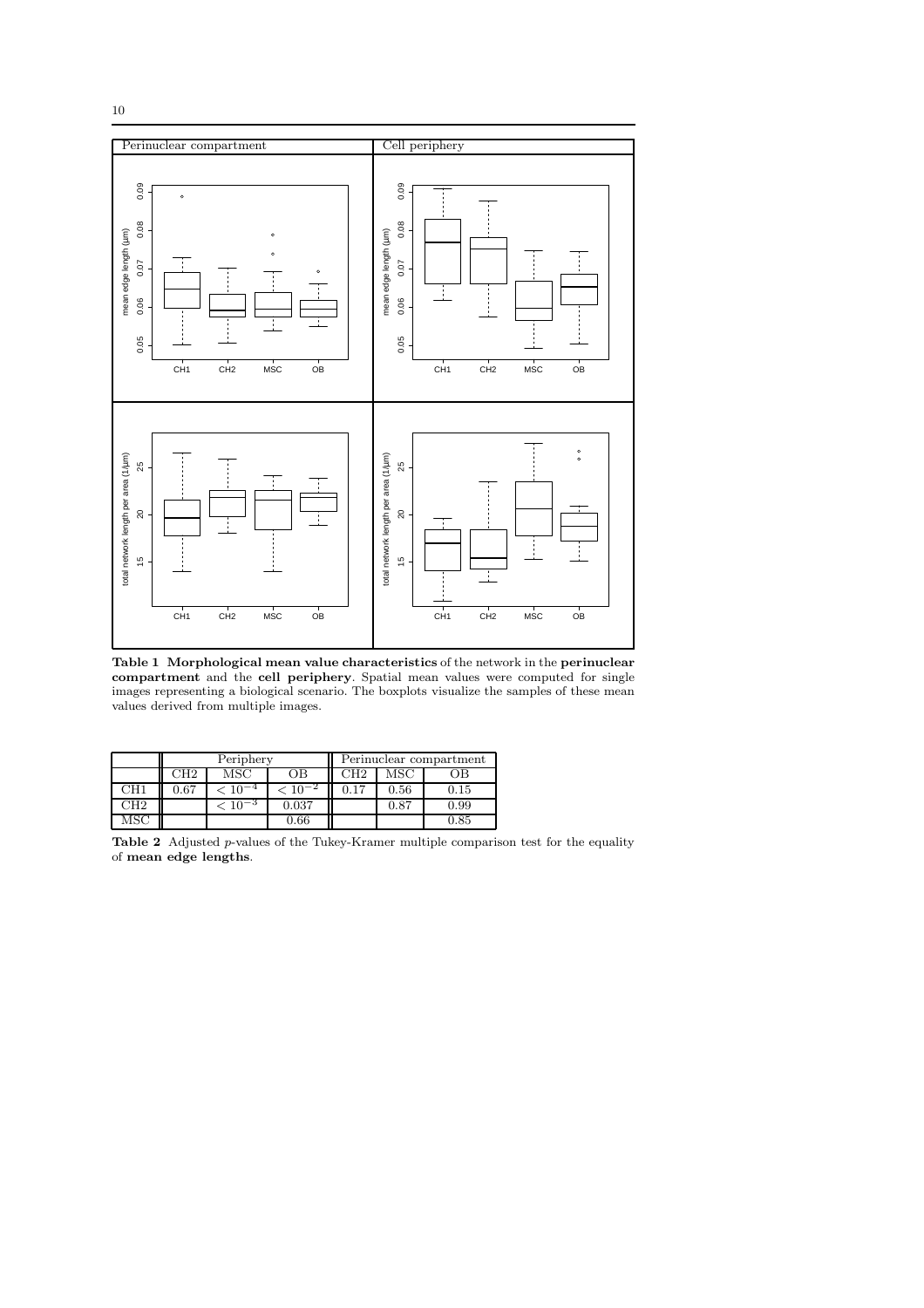|                 | Periphery |                 |         | Perinuclear compartment |      |      |
|-----------------|-----------|-----------------|---------|-------------------------|------|------|
|                 | CH2       | MSC             | OВ      | CH <sub>2</sub>         | MSC  | OВ   |
| CH <sub>1</sub> | 0.98      | $< 10^{-3}$     | 0.047   | 0.26                    | 0.93 | 0.29 |
| CH2             |           | $\rm < 10^{-3}$ | $(1)$ . |                         | 0.6  | 0.99 |
| MSC             |           |                 | 0.4     |                         |      | 0.62 |

Table 3 Adjusted p-values of the Tukey-Kramer multiple comparison test for equality of mean network length per unit area.

# 3.2 Network elasticity

We will now illustrate that the morphological differences found above can have a substantial impact on the mechanical properties of a vimentin IF network. For this purpose we follow Lin et al. (2010) and apply a formula estimating the elastic plateau shear modulus  $G$  of a vimentin network in the elastic regime that has been derived by MacKintosh et al. (1995). For a uniform or affine strain, the elastic network shear modulus is given by

$$
G = 6\rho \frac{k_b T \ell_p^2}{\ell_e^3},\tag{1}
$$

where  $k_b$  is the Boltzmann constant, T denotes temperature,  $\ell_e$  is the mean edge length, and  $\rho$  denotes the mean network length per volume, also referred to as network density. The constant  $\ell_p$  is the persistence length of the filaments, which is the maximum distance over which two points on a single filament move in a correlated way while the filament gyrates under thermal fluctuations. For vimentin not adsorbed to a surface, a value of  $\ell_p = 0.5 \mu m$ has been estimated (Mücke et al. 2004, Schopferer et al. 2009).  $T$  was chosen as body temperature. Notice that for our 2D image data  $\ell_e$  and  $\rho$  can only be estimated from planar projections of the network. Since electron-tomographic 3D data of IF networks of similar network density revealed that 2D SEM images visualize the networks within a depth of  $\sim 0.5 \mu m$  (Lück et al. 2010) this value was used for estimating  $\rho$  from our measurements of total network length. Formula (1) has been derived for isotropic 3D networks. Although most of the IFs in our image data are oriented rather parallel to the imaging plane, the formula can nevertheless give an approximation of the mechanic effects of morphological network variability (Fleischer et al. 2007).

The boxplots in Fig. 3 visualize the computed shear moduli for the IF networks in different cell types and cellular compartments. Differences between cell types with respect to network elasticity were small for the perinuclear compartments and not significant according to the ANOVA F-test and pairwise TKT (Tab. 4), whereas they were pronounced in the cell periphery. In the periphery MSCs and OBs with their very dense IF networks exhibited significantly higher shear moduli than the chondrocytes (Tab. 4, where we used a Bonferroni-corrected WRT due to non-normally distributed samples). An exception were the non-significant deviations between CH2 and OB cells  $(p = 0.07)$ , which were however classified as significant by a pairwise WRT  $(p = 0.012)$ . In the cell periphery elasticity differences between the two stages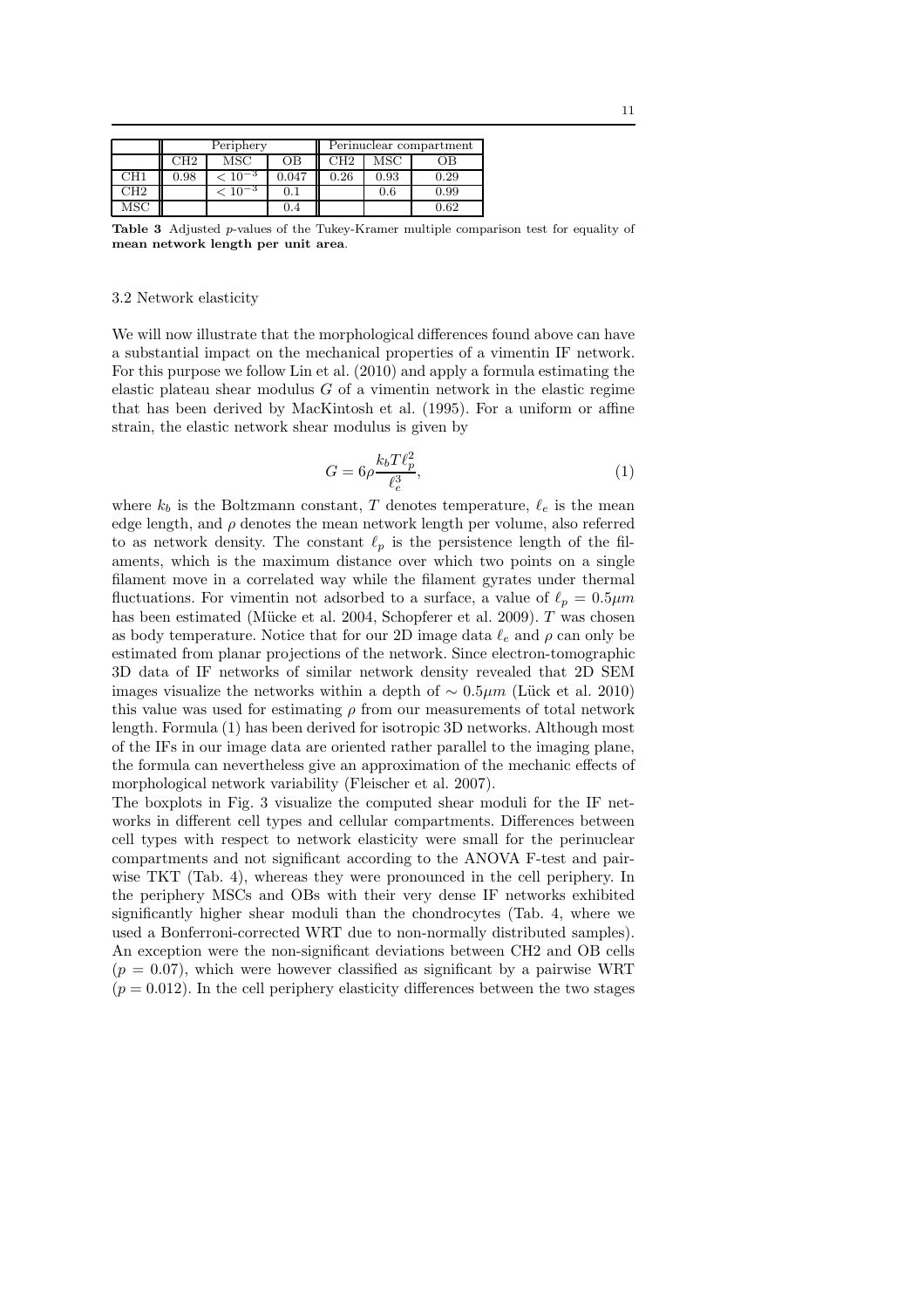of chondrocytes CH1 and CH2 ( $p = 0.1$ ) as well as between OBs and MSCs  $(p = 0.87)$  were not significant according to the Bonferroni corrected WRT. In addition to the elastic shear modulus  $G$  we investigated the characteristic stress  $\sigma_c$  at which the vimentin network leaves the linear elastic regime and responds to further increases of shear stress with nonlinear stiffening. According to Lin et al. (2010)  $\sigma_c$  is given by

$$
\sigma_c = \rho \frac{k_b T \ell_p}{\ell_e^2}.\tag{2}
$$

In the cell periphery this stress stiffening onset was significantly higher for the OBs and the MSCs if compared to CH1 and CH2 cells (Tab. 5). As an exception, the difference between CH2 and OB cells was not significant ( $p =$ 0.07) according to the Bonferroni corrected WRT though by a pairwise WRT  $(p = 0.012)$ . The highest values of  $\sigma_c$  occurred for single very dense network samples from MSCs (Fig. 4 and Tab. 5). In the perinuclear compartment the ANOVA F-test and the TKT did not detect any significant differences between mean stress stiffening onsets of the different cell types at the 5% level (Tab. 5). In vitro experiments of Lin et al. (2010) showed that at a fixed network density  $\rho$  vimentin networks can be stiffened by the addition of cations which crosslink vimentin tail domains, thus reducing the mean edge length  $\ell_e$ . In order to investigate whether such structural modifications of network architecture at a fixed network density also occur in cellular systems, we studied the relation between  $\rho$  and  $\ell_e$  for our image data. Generally,  $\rho$  scales with  $1/\ell_e$  (Fig. 5) (a)). Nevertheless, as will be demonstrated below, the measured regression residuals are large enough to substantially alter cellular elasticity. Fig. 5 (b) illustrates the effect of the variations in mean edge length found for our image data on the elastic network shear modulus G. Based on the regression results, a network density-dependent mean modulus  $G(\rho)$  was computed (black line in Fig. 5(b)). This was achieved by substituting the value  $\hat{\ell}_e^{-1}(\rho)$  as predicted by the regression line for  $\ell_e^{-1}$  in formula (1). In an analogous way upper and lower envelope curves  $G_u(\rho)$  and  $G_l(\rho)$  were obtained. For this purpose  $\ell_e^{-1}$ was replaced by  $\ell_e^{-1}(\rho) + r$ ,  $r \in \{r_u, r_l\}$ , where  $r_u$  and  $r_l$  denote the 95%quantile of the positive and negative regression residuals, respectively. This way the effects of the additional variability of mean edge length as found in the data were introduced into the elasticity model (red and blue lines in Fig.  $5(b)$ ). The envelope curves indicate that for lower values of  $\rho$ , cells are able to vary the elastic shear modulus of their IF network by a factor 2 through a mere modification of mean edge length, while the total amount of filamentous vimentin is kept constant.

#### 3.3 Second order characteristics of network morphology

In view of the relation between different network mean-value characteristics discussed above the question arises, whether there is also a local variability of network structure which can affect network mechanics. We investigated such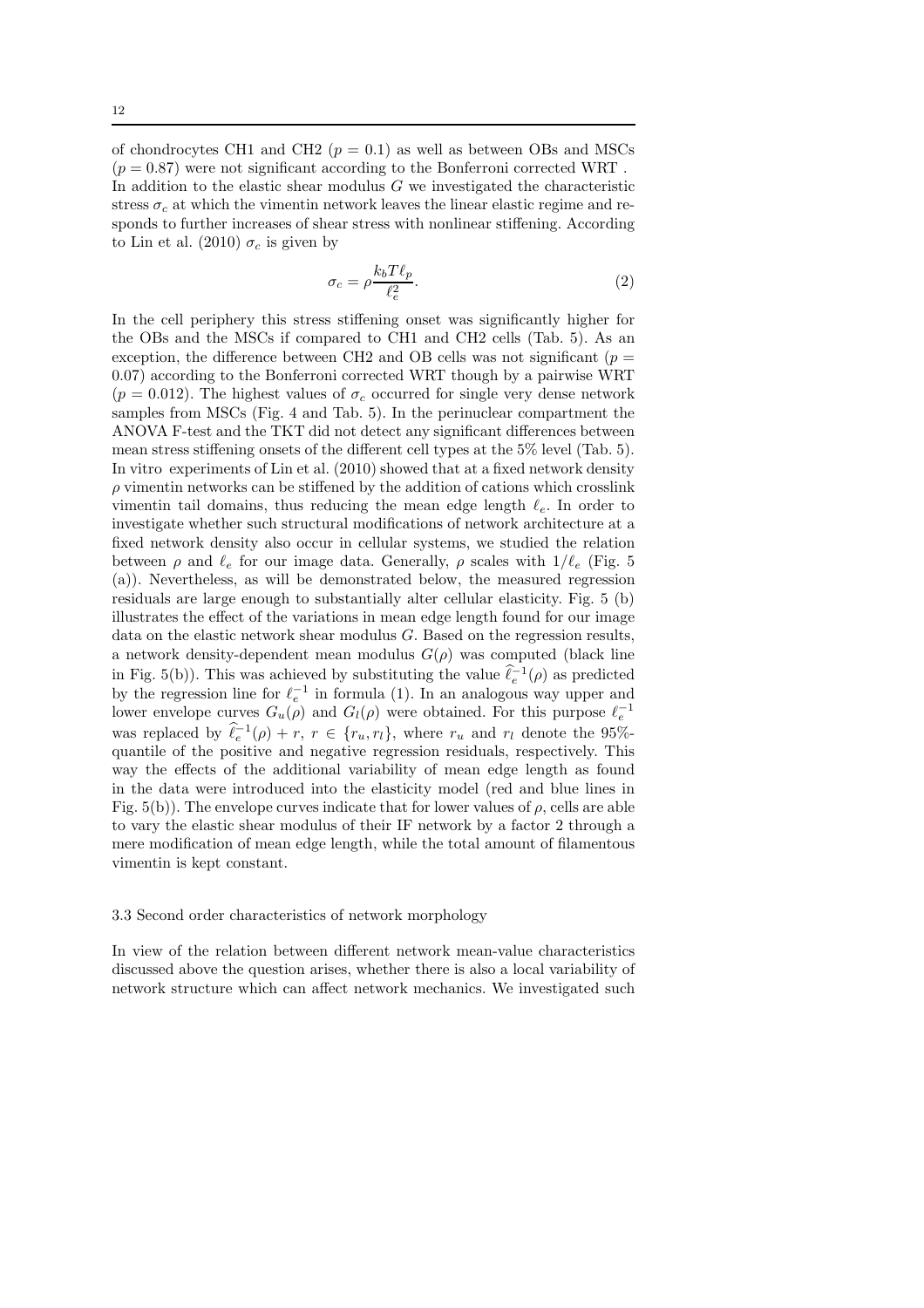

Fig. 3 Elastic shear modulus of the network in the perinuclear compartment (a) and in the cell periphery (b). Values were computed for each of the single images representing a biological scenario. The boxplots visualize samples with respect to a biological scenario, which were derived from multiple images.



Fig. 4 Characteristic onset of stress stiffening of the network in the perinuclear compartment (a) and in the cell periphery (b). Values were computed for each of the single images representing a biological scenario. The boxplots visualize samples with respect to a biological scenario, which were derived from multiple images.

|                 | Periphery |             |             | Perinuclear compartment |      |      |
|-----------------|-----------|-------------|-------------|-------------------------|------|------|
|                 | CH2       | MSC         | OВ          | CH2                     | MSC  | ЭB   |
| CH1             |           | $< 10^{-3}$ | $\,0.024\,$ | 0.41                    | 0.84 | 0.47 |
| CH <sub>2</sub> |           |             | $0.07\,$    |                         | 0.88 | 0.99 |
|                 |           |             | 0.87        |                         |      | 0.9  |

Table 4 Adjusted p-values of the Tukey-Kramer multiple comparison test (perinuclear) and the Bonferroni-corrected Wilcoxon rank test (periphery) for the equality of shear moduli.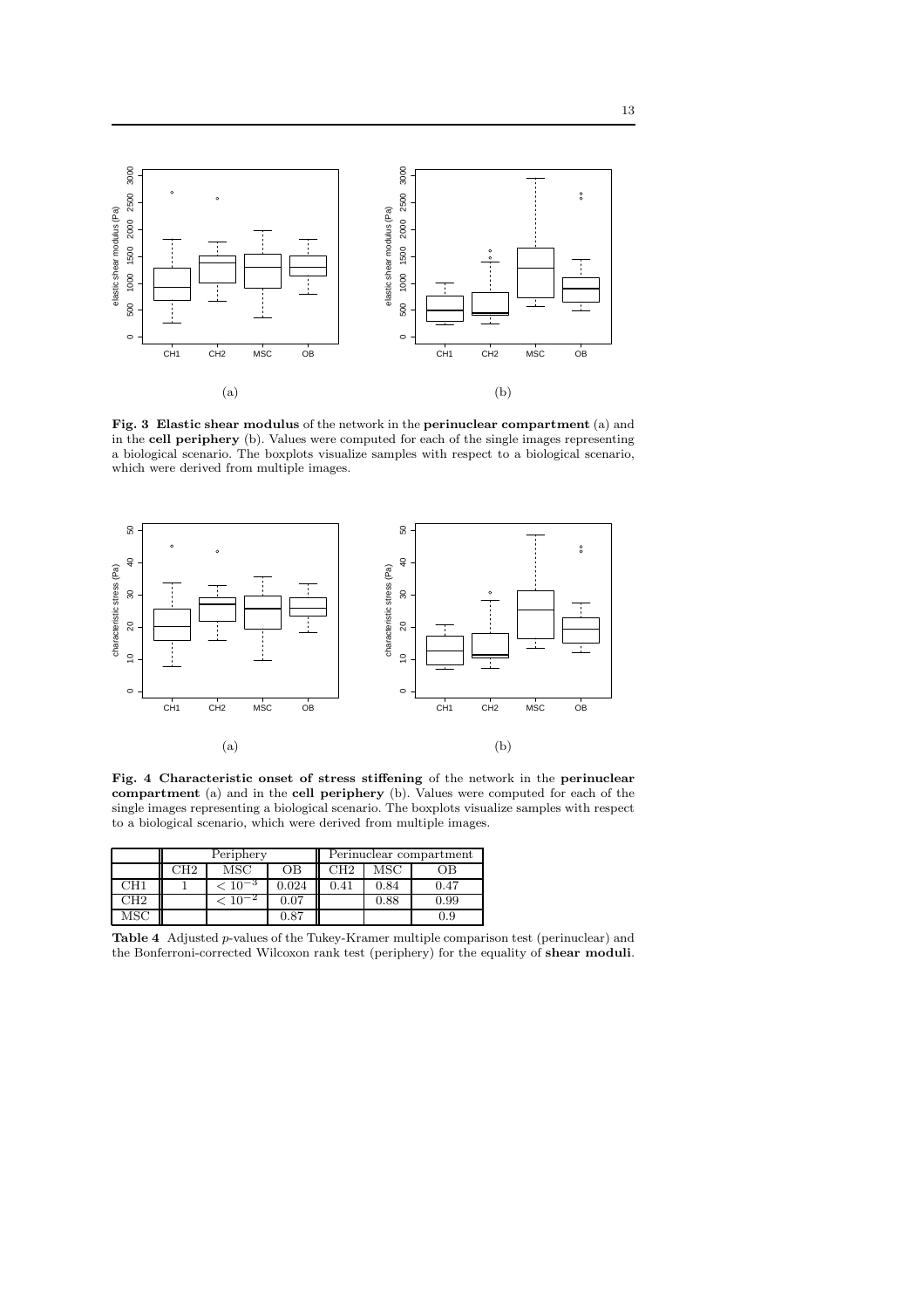|     | Periphery |                |       | Perinuclear compartment |      |      |
|-----|-----------|----------------|-------|-------------------------|------|------|
|     | CH2       | MSC            | OВ    | CH2                     | MSC  | ЭB   |
| CH1 |           | $< 10^{-3}$    | 0.025 | 0.34                    | 0.83 | 0.38 |
| CH2 |           | $\leq 10^{-3}$ | 0.071 |                         | 0.84 | 0.99 |
| MSC |           |                | 0.81  |                         |      | 0.85 |

Table 5 Adjusted p-values of the Tukey-Kramer multiple comparison test (perinuclear) and the Bonferroni corrected Wilcoxon rank test (periphery) for the equality of stress stiffening onsets.



Fig. 5 (a) Network density plotted against the mean edge length. The suffixes 'n' and 'p' refer to the perinuclear compartment and the cell periphery, respectively. Network density  $\rho$ generally scales with the reciprocal of mean edge length  $1/\ell_e$ . However, at fixed  $\rho$  differences in mean edge length can still substantially modify the elastic modulus G of the network. In (b)  $G$  is plotted as a pure function of network density (black line), where the parameter  $1/\ell_e$  in formula 1 has been replaced with the predicted value according to the regression line in (a). The red and blue lines show the values obtained for  $G$ , when the 95% quantile of the positive and negative regression residuals is added to the predicted regression value of  $1/\ell_e$ , respectively.

second order characteristics of network morphology by means of the paircorrelation function  $q : [0, \infty) \longrightarrow [0, \infty)$  of the point pattern of mesh centers in the upper network layer. Before we will discuss estimation results and relate them to cell mechanics we will give a formal definition of  $\hat{g}$ . Let  ${X_n}_{n\geq 1}$  be a sequence of  $\mathbb{R}^2$ -valued random vectors defining a point process in  $\mathbb{R}^2$ , which has almost surely only finitely many points in each bounded Borel set B such that none of the points coincide with probability 1. Then  ${X_n}_{n>1}$  is called stationary if

$$
\{X_n\}_{n\geq 1} \stackrel{d}{=} \{X_n + x\}_{n\geq 1} \text{ for all } x \in \mathbb{R}^2,
$$

where the equality in distribution refers to the entire point process (for a formal definition see e.g. Daley and Vere-Jones (2003/08)). Moreover,  $\{X_n\}_{n>1}$  is called isotropic if

 ${X_n}_{n\geq 1} \stackrel{d}{=} {\{\delta(X_n)\}}_{n\geq 1}$  for all rotations  $\delta$  around the orign.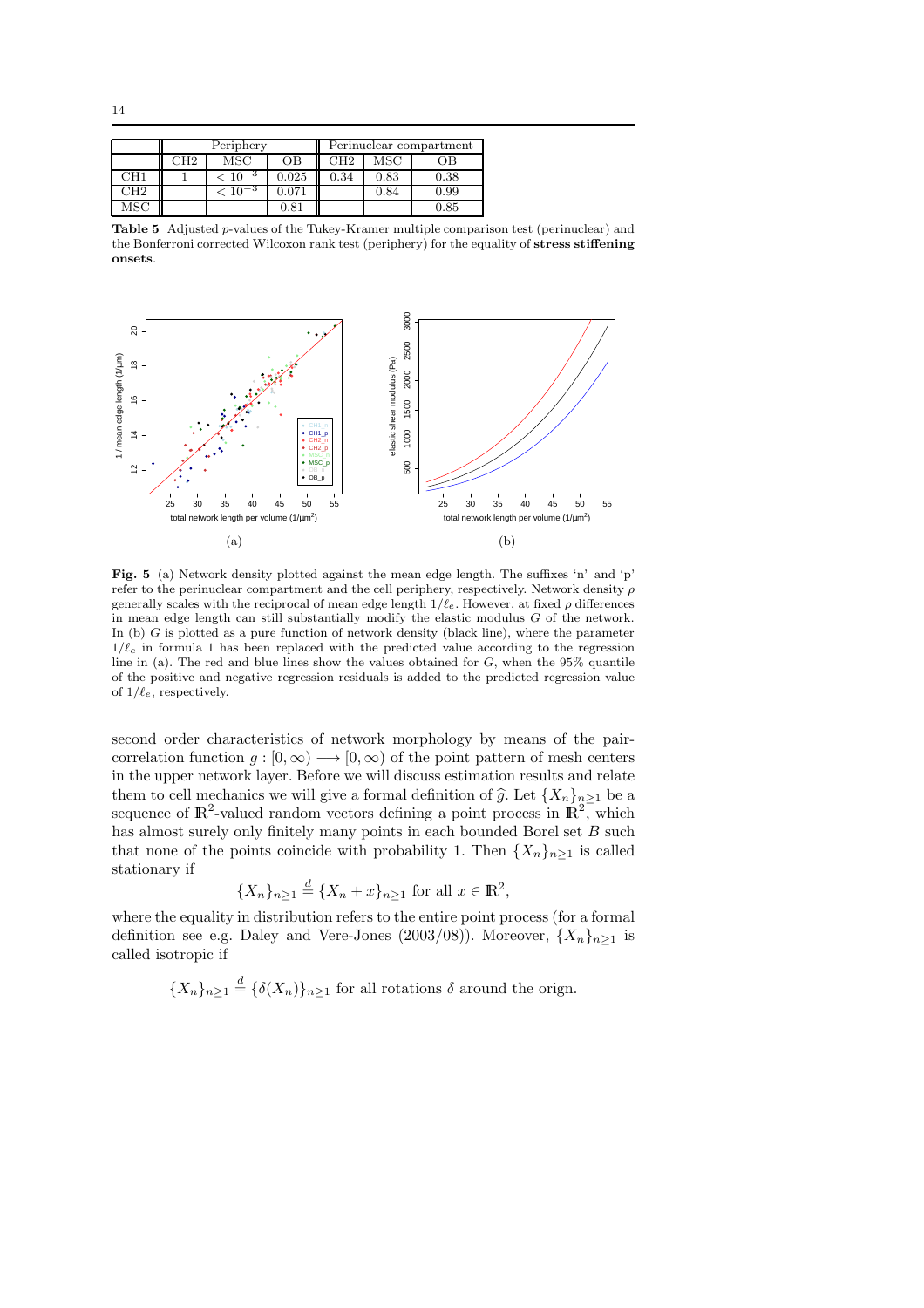The intensity measure  $\mu$  of  $\{X_n\}_{n>1}$  is defined as

$$
\mu(B) = \mathbb{E} \sum_{n \ge 1} \mathbb{I}_B(X_n)
$$
 for all  $B \in \mathcal{B}(\mathbb{R}^2)$ ,

where  $\mathcal{B}(R^2)$  denotes the Borel  $\sigma$ -algebra. Thus,  $\mu(B)$  is the expected number of points in the set B. If  ${X_n}_{n\geq 1}$  is stationary one has  $\mu = \lambda \nu$ , where  $\nu$  denotes 2-dimensional Lebesgue measure and the constant  $\lambda > 0$  is called the intensity of  ${X_n}_{n>1}$ . Analogously one defines the second factorial moment measure by

$$
\alpha^{(2)}(B_1 \times B_2) = \mathbb{E} \sum_{n,m \ge 1}^{\neq} \mathbb{I}_{B_1}(X_n) \mathbb{I}_{B_2}(X_m)
$$
 for all  $B_1, B_2 \in \mathcal{B}(\mathbb{R}^2)$ ,

which describes the expected number of point pairs  $(X_n, X_m)$  with values in  $B_1 \times B_2$ , where  $n \neq m$ . We now consider the case that  $\alpha^{(2)}$  is absolutely continuous with respect to the 4-dimensional Lebesgue measure and thus there exists a density  $\rho_2 : \mathbb{R}^4 \longrightarrow [0, \infty)$  such that

$$
\alpha^{(2)}(B_1 \times B_2) = \int_{B_1} \int_{B_2} \rho_2(x_1, x_2) dx_2 dx_1 \text{ for all } B_1, B_2 \in \mathcal{B}(\mathbb{R}^2).
$$

In case  $\{X_n\}_{n\geq 1}$  is stationary and isotropic the value  $\rho_2(x_1, x_2) = \rho_2(r)$ depends only on the distance  $r = |x_1 - x_2|$ . The pair-correlation function  $g:[0,\infty)\longrightarrow [0,\infty)$  is defined as

$$
g(r) = \frac{\rho_2(r)}{\lambda^2} \text{ for all } r \ge 0.
$$

For a homogeneous Poisson process with intensity  $\lambda$ , which can be seen as a reference model for complete spatial randomness, one can easily show that  $\alpha^{(2)}(B_1 \times B_2) = \lambda^2 \nu(B_1)\nu(B_2)$  and hence  $g(r) = 1$  for all  $r \ge 0$ . Therefore, the pair-correlation function of a point pattern can be interpreted as follows. For  $r > 0$  such that  $q(r) > 1$  there are more point pairs with distance r than in a Poisson process of the same intensity  $\lambda$ . Vice versa, in case  $q(r) < 0$ there are less point pairs with distance  $r$  than in a Poisson point process. An estimator  $\hat{g}(r)$  for the pair-correlation function of a point process  ${X_n}_{n\geq 1}$  on some bounded observation window  $W \subset \mathbb{R}^2$  is given by

$$
\widehat{g}(r) = \frac{1}{\widehat{\lambda}^2(W)} \sum_{n,m \ge 1}^{\neq} \frac{K\left((|X_n - X_m| - r)/b\right) \mathbb{1}_{W \times W}(X_n, X_m)}{2b^2 \pi r \nu(W \cap (W + (X_n - X_m)))},\tag{3}
$$
\nwhere  $\widehat{\lambda}(W) = \frac{1}{\nu(W)} \sum_{n \ge 1} \mathbb{1}_W(X_n)$  denotes the standard estimator for  $\lambda$ , and

 $K$  is some kernel function.

For our estimation results discussed below, K was chosen as the Epanechnikov kernel with bandwidth  $b = 0.15/\sqrt{\hat{\lambda}}$  as recommended in Stoyan and Stoyan (1994). If the estimator (3) is computed for an anisotropic point pattern, it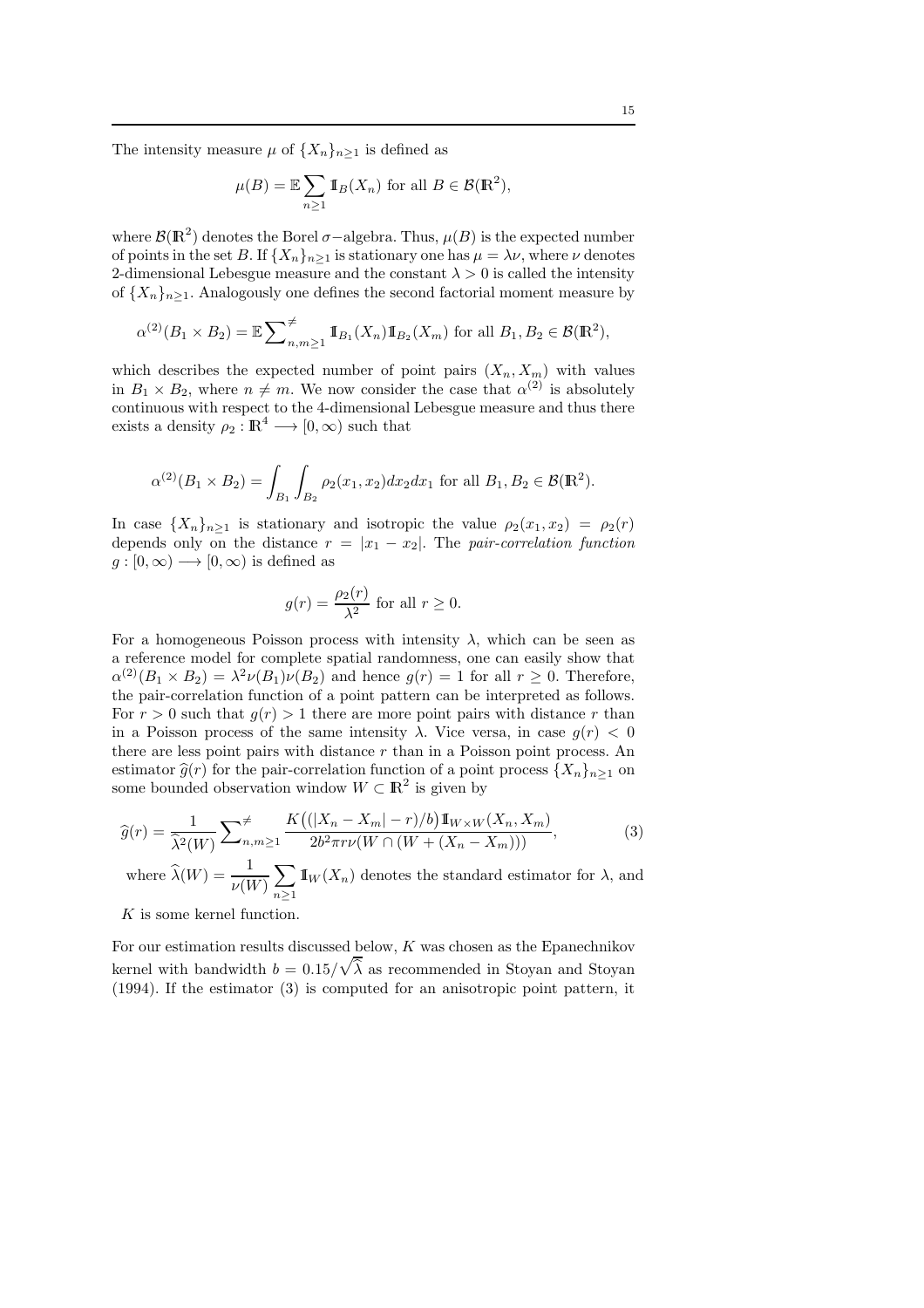contains aggregated information of inter-point distances with respect to different directions.

Fig. 6 shows pair-correlation functions for the point pattern of mesh centers in the top network layer of our image data, where these points were defined as the centers of maximum incircles to be inscribed into top layer meshes. The pair-correlation functions  $\hat{g}(r)$  in Fig. 6 are argument-wise averages with respect to the estimation results obtained for the single images of a biological scenario. The averaged estimated functions  $\hat{g}(r)$  were of similar shape for all cell types and compartments considered. Due to the merging of closely located cross-links during image segmentation pairs of mesh centers with distance less than 25nm hardly occurred, although they are theoretically not excluded by the merging algorithm. Consequently, the estimations of  $\hat{q}(r)$  showed values close to 0 for  $r < 25nm$ . All pair-correlation functions exhibited a peak around 50nm, which implies that point-pair distances in this range are more frequent than in a Poisson process with the same intensity and thus indicates a clustering effect of the points. The mean degree of clustering, as indicated by the height of the peaks, showed slight variations between different cell types. However, the variation of the estimated pair-correlation functions computed for single images of a cell type and compartment was substantially larger than the differences of the mean values displayed in Fig. 6. In order to visualize the variability of the clustering effects within single scenarios, we defined a clustering parameter

$$
\gamma=\int_{[a,b]}\widehat{g}(r)dr,
$$

where  $[a, b] = [25nm, 100nm]$ , and thus  $\hat{q}$  is integrated in the range identified as relevant for clustering (Fig. 7). With respect to  $\gamma$  tests did not detect significant differences between biological scenarios. This suggests that mesh cluster formation is mainly a source of morphological variability within single biological scenarios.

In order to investigate whether mesh clustering can be related to the regulation of network mechanics the clustering parameter  $\gamma$  was introduced as a second explanatory variable into the regression model relating the network density  $\rho$  to the reciprocal  $\ell_e^{-1}$  of the mean edge length. t-Tests for significance of single explanatory model parameters classified the effects of both variables  $\rho$ and  $\gamma$  as highly significant ( $p < 10^{-5}$ ). Backward elimination of explanatory variables yielded highly significant loss in goodness of fit when  $\gamma$  was excluded from the model  $(p < 10^{-5})$ . The regression plane fitted to the data can be seen in Fig. 9 and indicates that a linear combination of network density  $\rho$ and the clustering parameter  $\gamma$  explains the mean edge length rather well. The decreasing effect of mesh clustering on the mean edgelength can also be demonstrated on a model-based level. For this purpose we compared two scenarios of a stochastic simulation model for the formation of single layered IF networks published by Beil et al. (2009), which were identified to result in weak and strong clustering of network meshes (Fig. 8). For the simulations network density was kept constant at  $\rho = 49 \mu m^{-2}$ . Comparison of two samples, each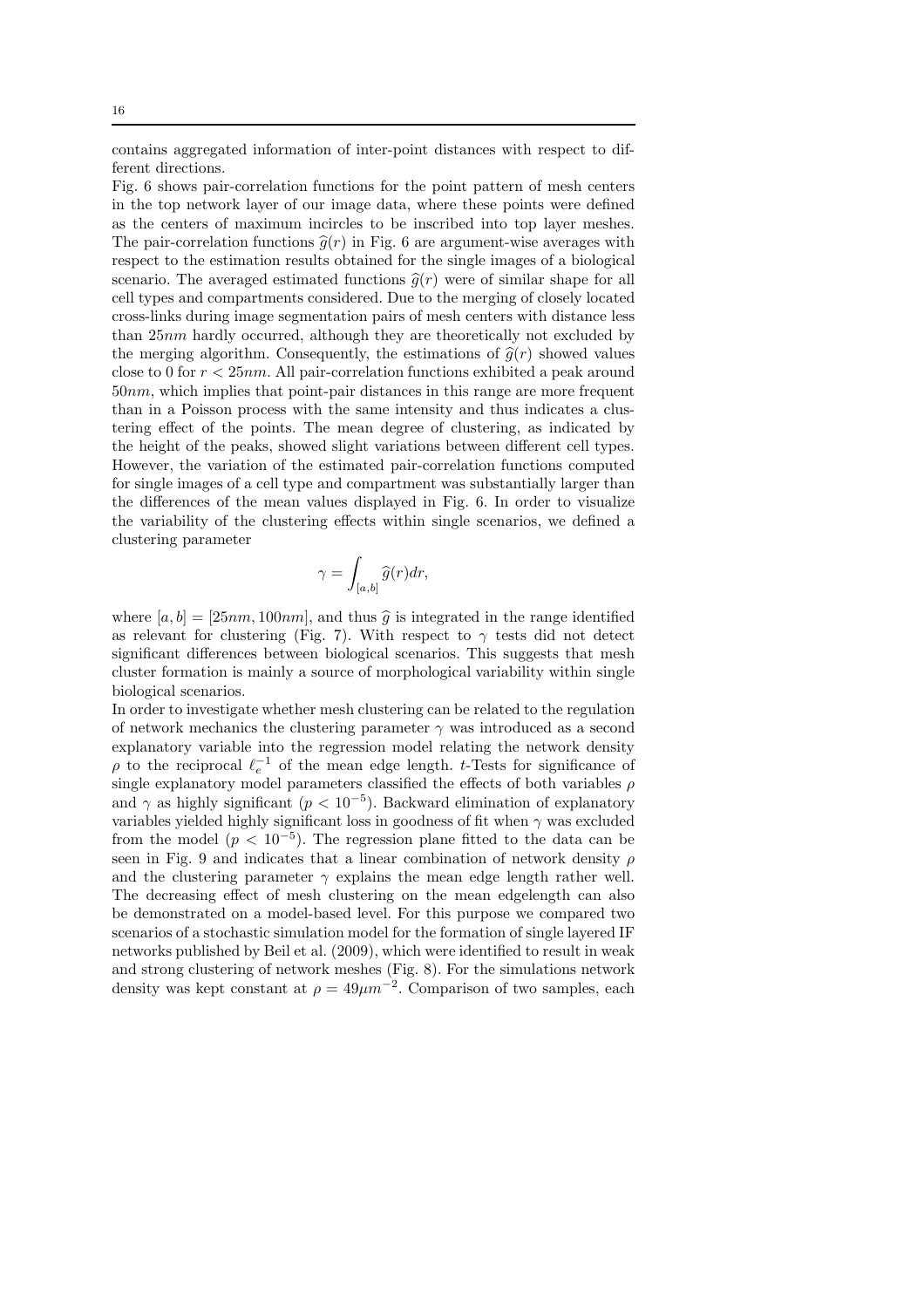

Fig. 6 Pair-correlation functions of upper-layer mesh centers in the perinuclear compartment (a) and the cell periphery (b). The estimated values  $\hat{g}(r)$  are argument-wise averages over the corresponding estimates obtained for single images.



Fig. 7 Integrals  $\gamma$  of the Pair-correlation functions of mesh centers in the perinuclear compartment (a) and the cell periphery (b) for single images.

consisting of 100 realizations, showed a decrease of mean edge length by 12% in the strongly clustered networks in comparison to the weakly clustered scenario. By formula (1) this corresponds to an increase of the elastic modulus by a factor 1.5 at a network density of  $\rho = 49 \mu m^{-2}$ . The factor 1.5 closely resembles the spread between the envelope curves in Fig. 5(b) at  $\rho = 49 \mu m^{-2}$ , which estimate elasticity differences between weakly and strongly clustered network morphologies in our real network data.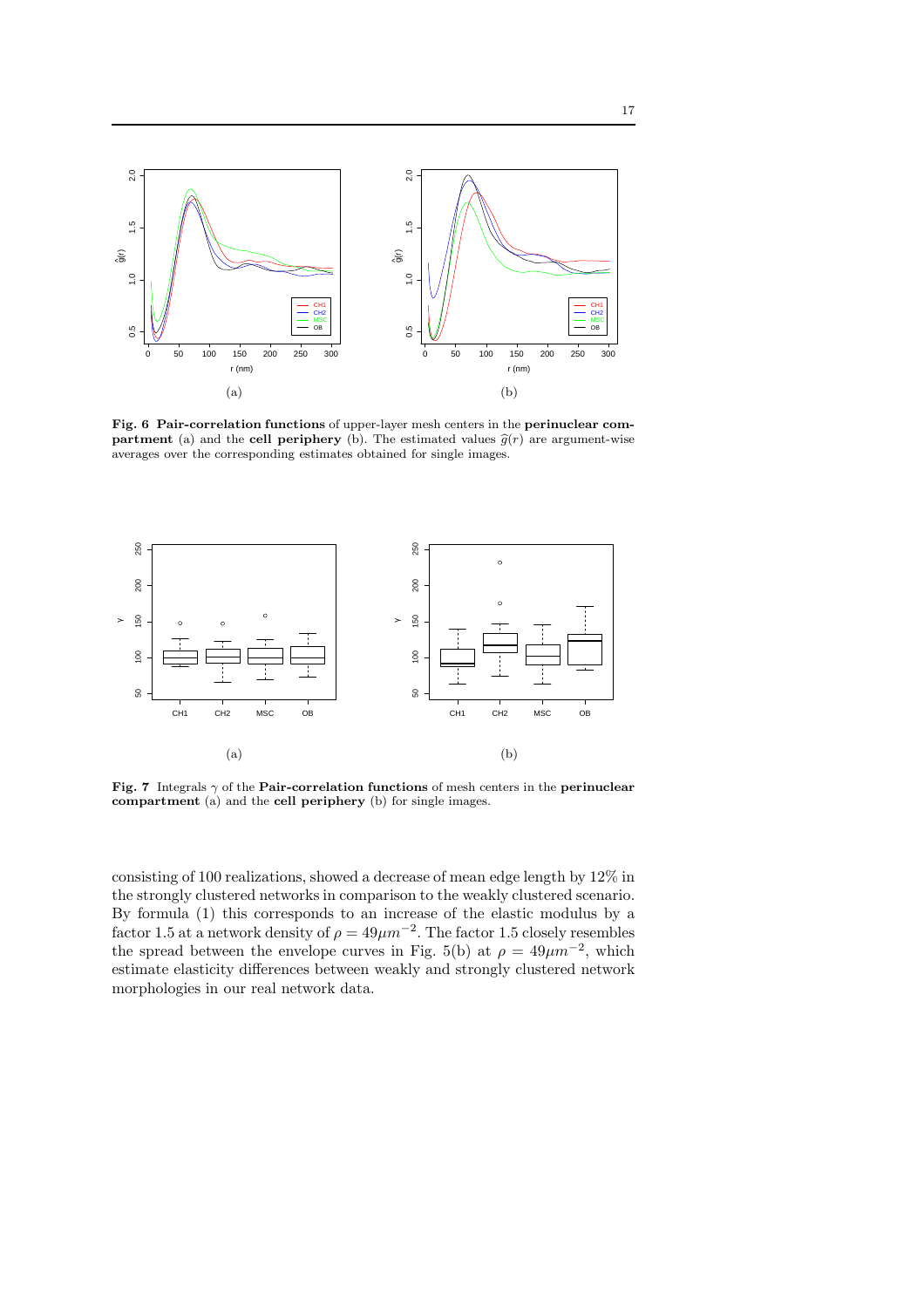

Fig. 8 Simulated single-layered network morphologies with weak (a) and stronger (b) clustering of network meshes at constant mean network density. Mesh clustering resulted in a 12% decrease of mean edge length and an increase of the elastic shear modulus G by a factor 1.5.

#### 4 Discussion

The cytoskeleton is known to play a vital role in the process of mesenchymal differentiation. So far studies have primarily investigated changes of the actin network (Darling et al. 2008, Docheva 2008, Rodríguez et al. 2004, Yourek et al. 2007). The spatial and structural organization of the actin network has even been proposed as a biomarker for early prediction of stem cell lineage fates during the differentiation process (Treiser et al. 2010). From the morphologoical point of view the focus of previous research has been on gross levels of protein expression, global intracellular protein distribution and the observation of thick stress fibers as resolved by light microscopy. Additionally, extensive measurements of cellular elasticity have been conducted by various mechanical testing methods (an overview is given in Darling et al. 2008). So far there has been rather limited attention to the role of IFs during mesenchymal differentiation. The IF protein vimentin, which is dominantly expressed in cells of mesenchymal lineage, has been reported to participate in chondrogenic differentiation (Bobick et al. 2010). This motivated our analysis of differences in network ultrastructure arising during the differention process of mesenchymal stem cells into osteoblasts and chondrocytes. We have demonstrated that in chondrogenic direction there is a substantial decrease in network density and a corresponding increase of the mean edge length in the cell periphery, whereas OBs exhibit an IF network which is not severely different from MSCs. Few of the MSCs nevertheless showed a particularly high network density in their periphery, which could not be found for the other cell types. We did not find significant alterations in network morphology in the perinuclear compartments. Our observation of pronounced network reorganization in the cell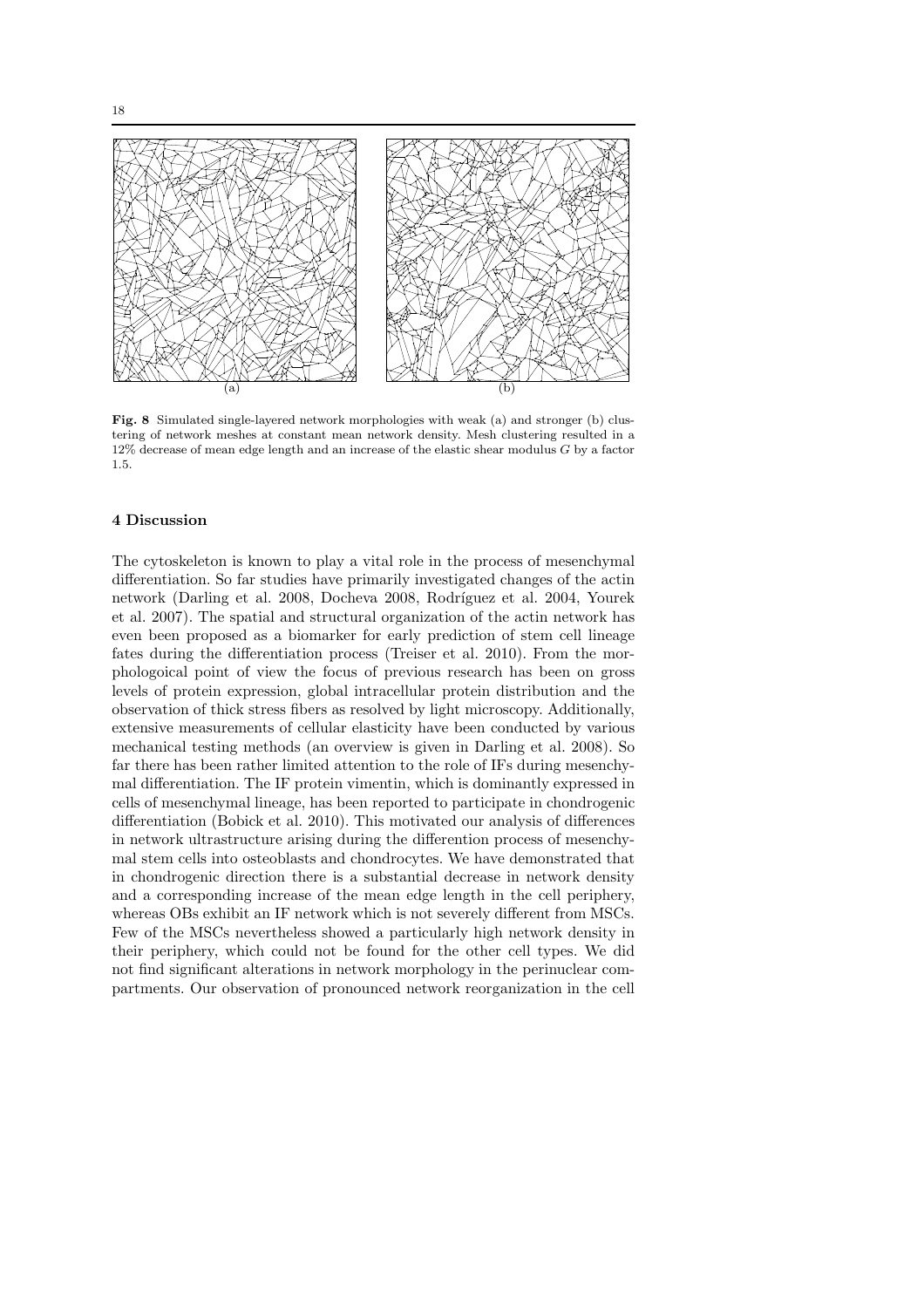

Fig. 9 Linear model relating the reciprocal of mean edgelength  $1/\ell_e$  to network density  $\rho$ and clustering parameter  $\gamma$ .

periphery corresponds to fluorescence imaging experiments by Windoffer et al. (2004), which identified the cell periphery as a center for network remodeling of keratin IF networks.

Atomic force microscopy (AFM) showed that osteoblasts are substantially stiffer than chondrocytes (Darling et al. 2008). Since AFM primarily resolves the actin network (Yourek et al. 2007) these findings cannot be directly linked to the morphological differences of the IF network in OBs and CHs but should rather be interpreted as a consequence of a differing actin network architecture. However, our results suggest that the reorganization of the actin network during chondrogenesis is accompanied by a remodeling of the IF network, which is crucial for the cellular response to large deformations that cause a disruption of the stiffer actin cytoskeleton. Darling et al. (2008) and Yourek et al. (2007) report the Young's modulus of OBs to be higher than that of MSCs. Our data suggests that this effect is not reflected by significant morphological differences in the IF network, which is rather dense in both cell types. Since MSCs and OBs show a rather high migratory activity (Fiedler et al. 2005, Fiedler et al.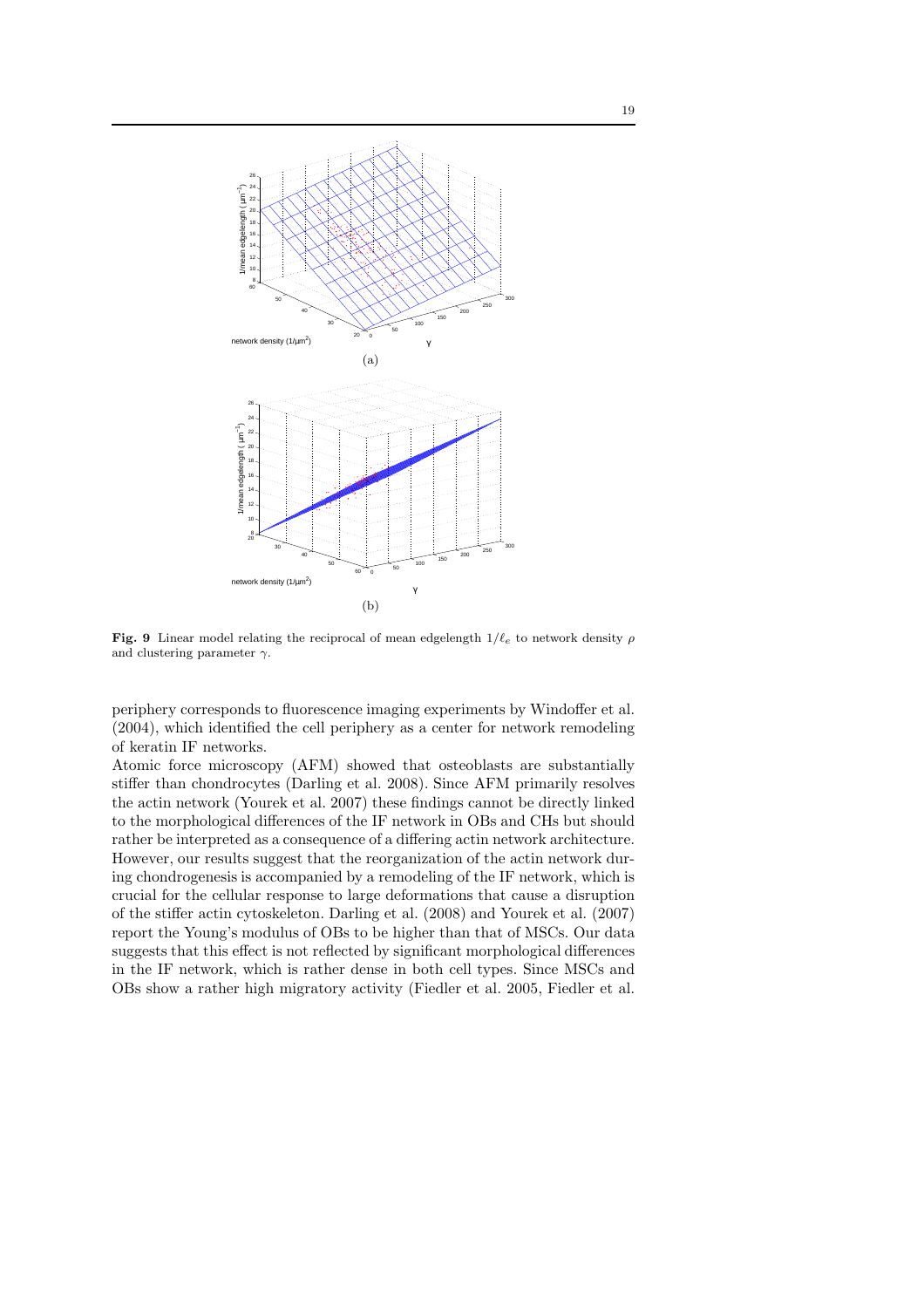2006, Nakasaki et al. 2008), the high network density of their IF cytoskeleton may meet a demand for an increased robustness with respect to large scale deformations during migration. On the other hand chondrocytes exhibit less migration activity (unpublished observations). This is reflected by a reduction of their IF network density in the periphery as demonstrated in our work. Our data indicates that the IF network is a highly dynamical system exhibiting substantial local variations of its morphology even within single cells. By modifications of network structure cells can adapt their mechanical properties to the various needs arising during migration as well as mitosis.

Our data was obtained from detergent extracted and critical point dried samples, which were imaged by SEM. These techniques yield a high level of contrast, which is necessary for automatic image segmentation and hence allows for the analysis of large samples of images. Possible preparation artifacts for these protocols such as surface tension artifacts caused by traces of water during critical point drying (Ris 1985) and fracturing of actin filaments (Resch et al. 2002, Urban et al. 2010, Vignal and Resch 2003) have been discussed in the literature. Comparisons of critical point dried samples with freeze dried controls by Sailer et al. 2010 did not show obvious morphological differences for keratin IF networks. Moreover, in the latter study detergent extracted and critical point dried samples were also compared with ultrathin sections of unextracted high-pressure frozen and freeze-substituted cells, thus using as generally considered- the best immobilization method for the preservation of subcellular structures (e.g. Dubochet 2007, Hohenberg et al. 2003). Since these comparisons did not indicate differences in network structure between the preparation techniques, we are in particular confident that network tension in our samples was not altered by preparation. This view is additionally supported by the preservation of outer cell shape which indicates unchanged boundary conditions. In Sailer et al. 2010 specimens, which had been detergent extracted by the protocol used in our study, were compared to samples where prior to detergent extraction the actin network had been stabilized by treatment with phalloidin. After freeze drying and tungsten coating IFs could be distinguished from actin by the helical surface structure of actin filaments. The results indicate that without phalloidin treatment the extraction protocol reliably removes the actin component of the cytoskeleton. We can therefore assume that our samples only contained the IF component of the cytoskeleton.

Our quantitative measurements of network characteristics were obtained by a fully automatic image segmentation algorithm, which allows for a highthroughput analysis of cytoskeleton images without bias introduced by manual segmentation. For the first time an image segmentation method was used, which is suitable for the analysis of 2D images of multilayered IF networks with large differences in the greyscale of IFs in different layers. Greyvalue differences between filament trajectories intersecting each other in the 2D images without contact in 3D were used to eliminate cross-link artifacts in the 2D network graphs. Classification of cross-links has substantially contributed to the understanding of actin networks (Urban et al. 2010) and represents a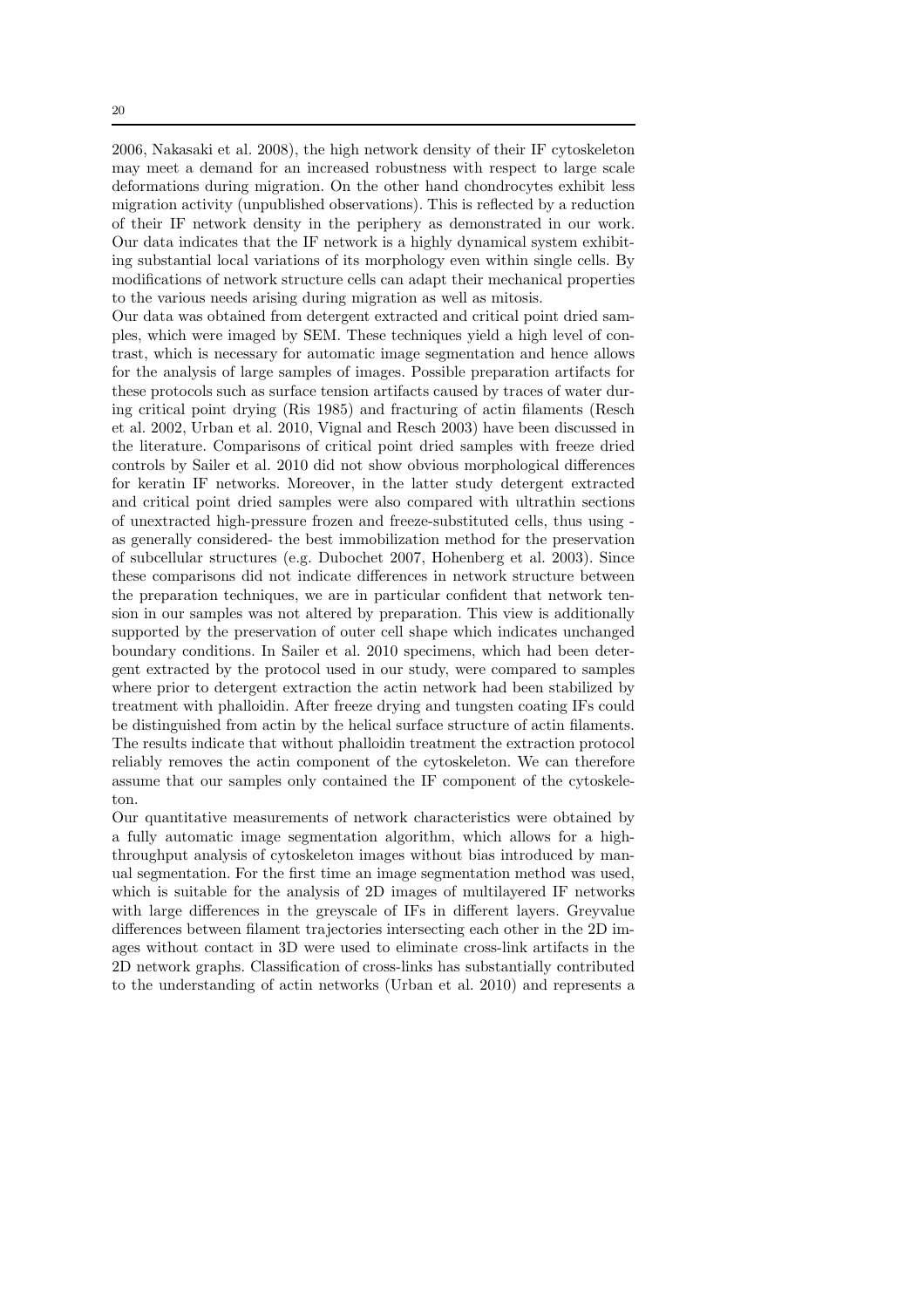crucial step for the interpretation of cytoskeleton image data. Our algorithm provides an automatic approach to this segmentation step, which is suitable for high-throughput studies of network morphology.

Despite our greyvalue-oriented segmentation approach some filaments in lower network layers were not detected by the algorithm. Consequently, our measurements of total network length are still slight underestimates taking additionally into account that filament orientations were assumed parallel to the imaging plane. Due to the latter assumption our measurements of mean edge lengths are also slight underestimates. Moreover, the shorter an edge in a lower network layer the more likely is its complete visibility in a 2D image. Consequently, the likelihood of a lower level network edge to be considered for the computation of the edge length distribution decreased with length. However, the vast majority of completely visible edges would have been visually classified as part of the top network layer.

By means of mean-value formulae for the elastic modulus and the characteristic stress for the onset of stress-stiffening we demonstrated that the changes in IF network morphology between chondroctytes on the one side and osteoblasts and mesenchymal stem cells on the other have a dramatic impact on elastic properties of the IF network and hence on cellular functionality. Whereas it cannot be expected that these mean-value approaches capture the complex interplay of mechanical properties and network morphology in semiflexible polymer networks to full extend, finite element simulations suggest that they take into account the morphological factors with most dominant impact on network mechanics (Huisman et al. 2007), namely network density and mean edge length. Due to the 2D nature of our data, we could only estimate the observed 3D volume and thus the network density  $\rho$  from tomographic data of IF networks published in Lück et al. (2010), which were imaged with the same microscopy and preparation method and exhibited a similar network density. Results for the elastic shear moduli estimated for our cell types were however qualitatively identical, when formulae (1) and (2) were reformulated in terms of the mean meshwidth  $\xi$ , which according to Morse (1998) is roughly of the order  $1/\sqrt{\rho}$  and can be assessed by the diameter of a maximum incircle to be inscribed into top-layer meshes (Fleischer et al. 2007). The question arises whether all investigated network samples were within a linear elastic stress-strain regime. However, in view of the large strains between 30 and 40% required for the onset of stiffening in solutions of vimentin filaments and hagfish slime threads composed of IF proteins (Janmey et al. 1991, Fudge et al. 2003) a non-linear stress response can only be expected for networks subject to large deformations. For cells adherent to flat surfaces such as our saphhire discs large deformations of the cell as a whole are not likely to occur without external mechanical impact, since even migration would not require strong variations in cell shape as e.g. occurring when cells squeeze through small pores. Strong locally confined deformations resulting from an interplay between migration and adhesion can however not be completely excluded for our cells. We nevertheless expect the vast majority of the IFs in our samples to be in the linear stress-strain regime.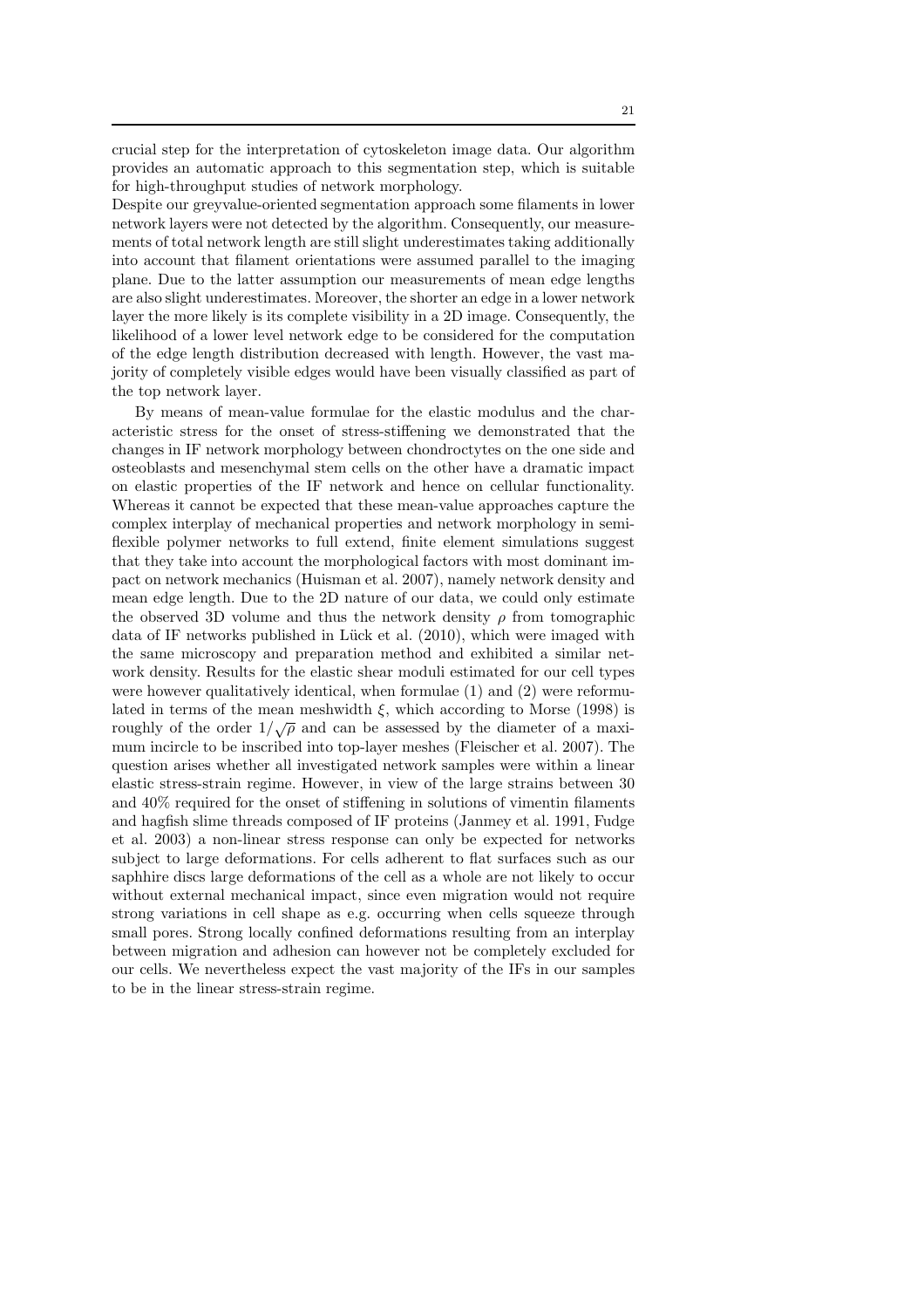One of our most interesting findings is that although the reciprocal  $1/\ell_e$  of the mean edge length scales roughly linearly with network density  $\rho$ , we observe considerable variability of measured mean edge lengths around the value predicted by the regression line. These structural differences in network architecture rather than in the total amount of filamentous vimentin can account for elasticity differences of a factor 2 at moderate values of  $\rho$ . This indicates that cells use an energy-efficient and presumably also fast mechanism for the structural modification of their IF network beyond variations in the concentration of filamentous vimentin in order to tune their mechanical properties. This seems to be a universal principle, which can also be observed in IF networks composed of other proteins such as keratin (Beil et al. 2009, Lück et al. 2010). By means of a stochastic simulation model for the generation of IF network morphologies we demonstrated that at constant network density  $\rho$ variations of the mean edge length can be mediated by the formation of mesh clusters. Since in our microscopy data the clustering parameter  $\gamma$  had a high explanatory power in the linear regression model relating  $1/\ell_e$  to  $\rho$  and  $\gamma$ , variations of mesh clustering are apparently a crucial factor controlling  $\ell_e$  in real cells. Biochemically, network structure can be regulated by the concentration of the divalent cations  $Ca^{2+}$  or  $Mg^{2+}$ , which is also known to mediate guided motility of osteoblast-like cells (Ozkucur et al. 2009). In vitro studies by Lin et al. (2010) showed that  $Ca^{2+}$  or Mg<sup>2+</sup> cations modify the carboxyterminal vimentin tail domains and this way control cross-link formation, which in turn determines the edge length distribution and hence network stiffness. Our statistical image analysis of SEM data suggests that such mechanisms may also be used for network remodeling in living cells of mesenchymal lineage. Through their impact on locally defined aspects of network morphology such as mesh clustering they can substantially alter mechanical cellular properties.

# References

- 1. Beil M, Micoulet A, von Wichert G, Paschke S, Walther P, Omary MB, Van Veldhoven PP, Gern U, Wolff-Hieber E, Eggermann J, Waltenberger J, Adler G, Spatz J, Seufferlein T (2003) Sphingosylphosphorylcholine regulates keratin network architecture and viscoelastic properties of human cancer cells. Nat Cell Biol 5:803-811
- 2. Beil M, Braxmeier H, Fleischer F, Schmidt V, Walther P (2005) Quantitative analysis of keratin filament networks in scanning electron microsopy images of cancer cells. J Microsc 220: 84–95
- 3. Beil M, Lück S, Fleischer F, Portet S, Arendt W, Schmidt V (2009) Simulating the formation of keratin filament networks by a piecewise-deterministic Markov process. J Theor Biol 256:518-532
- 4. Bobick BE, Tuan RS, Chen FH (2010) The intermediate filament vimentin regulates chondrogenesis of adult human bone marrow-derived multipotent progenitor cells. J Cell Biochem 109:265–276
- 5. Couprie M, Bezerra FN, Bertrand G (2001) Topological operators for grayscale processing. J Electron Imaging 10:1003–1015
- 6. Canny J (1986) A computational approach to edge detection. IEEE T Pattern Anal 8:679–698
- 7. Daley DJ, Vere-Jones D (2003/08) An Introduction to the Theory of Point Processes. Volume I and II. Springer, New York.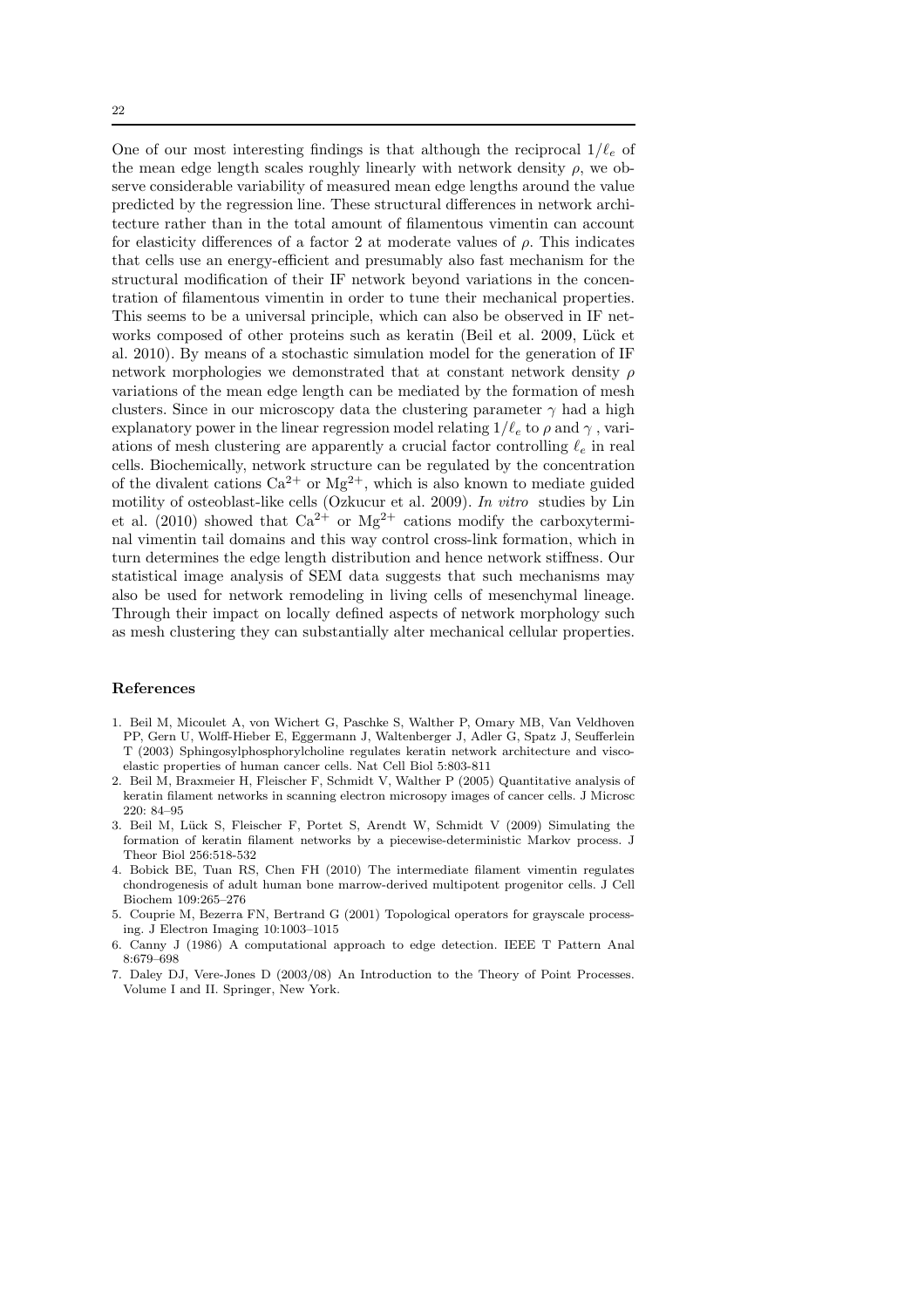- 8. Darling EM, Topel BS, Zauscher S, Vail TP, Guilak F (2008) Viscoelastic properties of mesenchymally-derived stem cells and primary osteoblasts, chondrocytes, and adipocytes. J Biomech 41:454–464
- 9. Deriche R (1987) Using Canny's criteria to derive a recursively implemented optimal edge detector. Int J Comput Vision 1:167–187
- 10. Docheva D, Padula D, Popov C, Mutschler W, Clausen-Schaumann H, Schieker M (2008) Researching into the cellular shape, volume and elasticity of mesenchymal stem cells, osteoblasts and osteosarcoma cells by atomic force microscopy. J Cell Mol Med 12:537-552
- 11. Dubochet J (2007) The physics of rapid cooling and its implications for cryoimmobilization of cells. Method Cell Biol 79:7-21
- 12. Eriksson JE, Dechat T, Grin B, Helfand B, Mendez M, Pallari HM, Goldman RD (2009) Introducing intermediate filaments: from discovery to disease. J Clin Invest 119:1763-1771
- 13. Fiedler J, Röderer G, Günther KP, Brenner R (2002) BMP-2, BMP-4, and PDGF-bb stimulate chemotactic migration of primary human mesenchymal progenitor cells. J Cell Biochem 87:305–312
- 14. Fiedler J, Leucht F, Waltenberger J, Dehio C, Brenner RE (2005) VEGF-A and PlGF-1 stimulate chemotactic migration of human mesenchymal progenitor cells. Biochem Biophys Res Commun 334:561-568
- 15. Fiedler J, Brill C, Blum WF, Brenner RE (2006) IGF-I and IGF-II stimulate directed cell migration of bone-marrow-derived human mesenchymal progenitor cells. Biochem Biophys Res Commun 345:1177–1183
- 16. Fleischer F, Ananthakrishnan R, Eckel S, Schmidt H, K¨as J, Svitkina T, Schmidt V, Beil M (2007) Actin network architecture and elasticity in lamellipodia of melanoma cells. New J Phys 9:420
- 17. Hayter AJ (1984) A proof of the conjecture that the Tukey-Kramer multiple comparisons procedure is conservative. Ann Stat 12:61–75
- 18. Heussinger C, Frey E (2007) Role of architecture in the elastic response of semiflexible polymer and fiber networks. Phys Rev E 75:011917
- 19. Hohenberg HH, M¨uller-Reichert T, Schwarz H, Zierold K (2003) Foreword, special issue on high pressure freezing. J Microsc 212:1-2
- 20. Huisman EM, van Dillen TM, Onck PR, Van der Giessen E (2007) Three-dimensional cross-linked F-actin networks: Relation between network architecture and mechanical behavior. Phys Rev Lett 99:208103
- 21. Jackson WM, Jaasma MJ, Tang RY, Keaveny TM (2008) Mechanical loading by fluid shear is sufficient to alter the cytoskeletal composition of osteoblastic cells. Am J Cell Physiol 295:C1007–C1015
- 22. Janmey PA, Euteneuer U, Traub P, Schliwa M (1991) Viscoelastic properties of vimentin compared with other filamentous biopolymer networks. J Cell Biol 113:155-160
- 23. Joos H, Albrecht W, Laufer S, Reichel H, Brenner RE (2008) IL-1beta regulates FHL2 and other cytoskeleton-related genes in human chondrocytes. Mol Med 150-159
- 24. Kramer CY (1956) Extension of multiple range tests to group means with unequal numbers of replications. Biometrics 12:307–310
- 25. Kreplak L, Bär H, Leterrier JF, Herrmann H, Aebi U (2005) Exploring the mechanical behavior of single intermediate filaments. J Mol Biol 354:569-577
- 26. Landini G (2010) ImageJ plugins and macros
- http://www.dentistry.bham.ac.uk/landinig/software/software.html
- 27. Lin Y, Broedersz CP, Rowat AC, Wedig T, Herrmann H, MacKintosh FC, Weitz DA (2010) Divalent cations crosslink vimentin intermediate filament tail domains to regulate network mechanics. J Mol Biol 399:637–644
- 28. Lück S, Sailer M, Schmidt V, Walther P (2010) Three-dimensional analysis of intermediate filament networks using SEM-tomography. J Microsc 239:1–16
- 29. MacKintosh F, Käs J, Janmey PA (1995) Elasticity of semiflexible biopolymer networks. Phys Rev Lett 75:4425-4428
- 30. Mayer J, Schmidt V, Schweiggert F (2004) A unified simulation framework for spatial stochastic models. Simul Model Pract Th 12:307–326
- 31. Mayr-Wohlfart U, Waltenberger J, Hausser H, Kessler S, Gunther KP, Dehio C, Puhl W, Brenner RE (2002) Vascular endothelial growth factor stimulates chemotactic migration of primary human osteoblasts. Bone 30:472–477